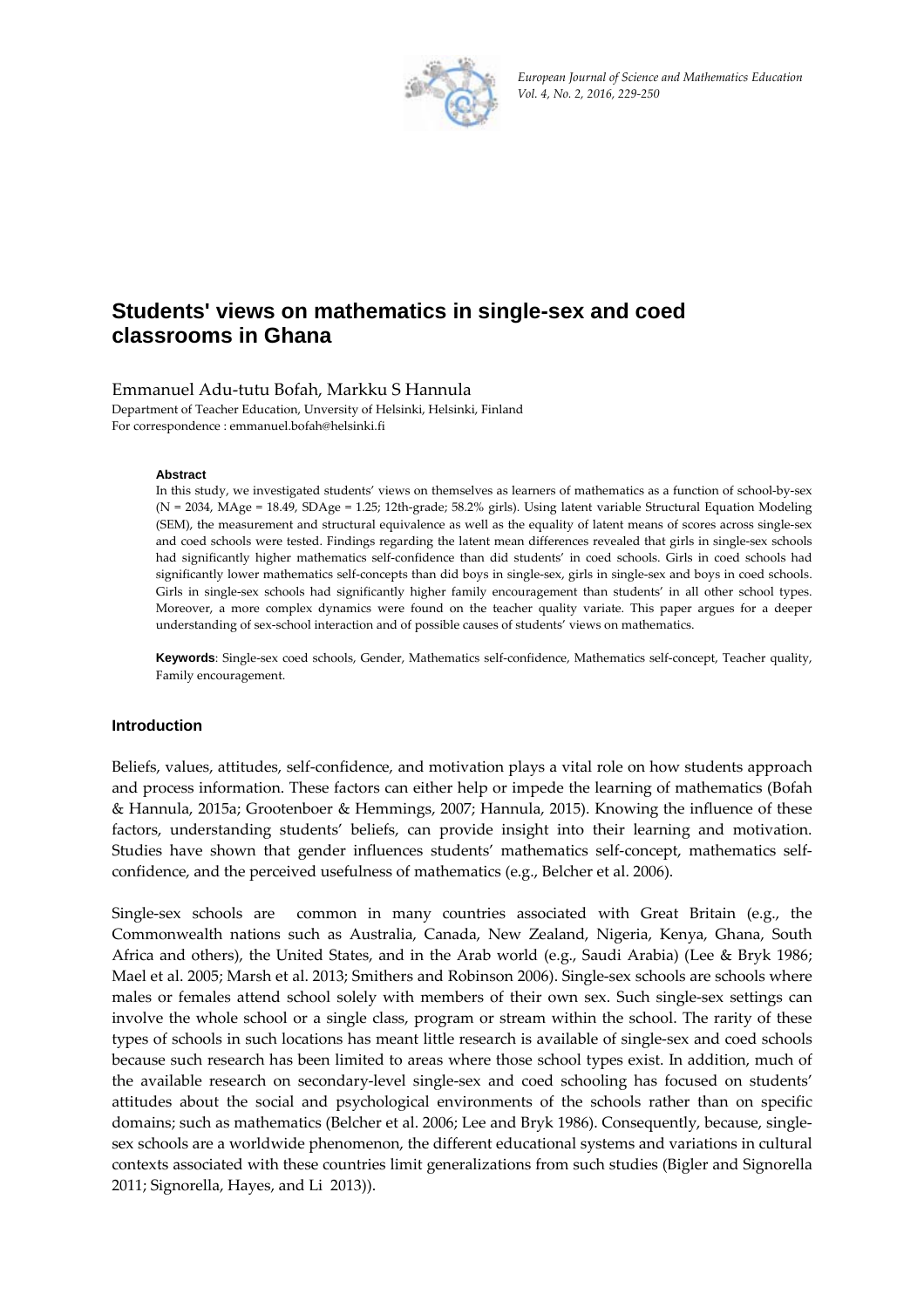Over the past two decades, preferring single-sex schools over coed schools has been one strategy Ghana has employed in an attempt to change the learning environment to one more favorable for girls as well as to promote gender equity, improve school attendance, and attitude towards mathematics and science, particularly for girls.

Research of single‐sex schools has reported positive outcomes (Duros, 1996; Rennie and Parker 1997). Notable outcomes in single‐sex schools include improved behavior, higher achievement, increased student self‐confidence and self‐concept, fewer school dropouts, an enhanced social climate and improved student and parent attitudes toward schooling. However, the real impact of single-sex schools cannot be determined (Marsh, 1989) unless variables such as prior achievement, socioeconomic status (SES), parental support, school traditions, and homogeneity in school types, are controlled (Hayes et al. 2011; Nagengast et al. 2013). Moreover, immediate factors, such as expectations and situational pressures, as well as social and cultural patterns on gender, shape school and gender‐related behavior (Deaux and Major 1987).

In a review of studies on single‐sex schools in Australia, the U.S., Canada, New Zealand, Ireland, and the United Kingdom, Smithers and Robinson (2006) could not conclude which school type was advantageous over the other. They concluded that it is for providers to offer the school type based on circumstances, and for parents to choose the best school type for their children.

With no clear advantage of one school type of the other, the purpose of the study is to examine students' "Views on Mathematics (VOM)" in single-sex and coed schools in Ghana. First, we will examine the psychometric properties (factor structure, reliabilities, method effect, and measurement invariance—sex-by-school) of the VOM constructs (e.g. mathematics self-confidence, mathematics self‐concept, family encouragement, and teacher quality) across the school type. Second, to investigate sex‐ and school‐related latent mean differences across the VOM constructs.

# **Background to the Study**

# *Self‐beliefs*

This paper begins with Schoenfeld (1985, p. 44) notion that "belief is one's mathematical worldview". Self-beliefs such as self-confidence and self-concept in mathematics learning have for some time consistently emerged as an important variate in sex‐related differences in mathematics (Belcher et al. 2006; Marsh et al. 2013; Norton and Rennie 1998). In this paper, self‐concept is defined in line with Purkey (1970) and Rosenberg's (1986) notion of self-concept as the totality of a complex, organized, and dynamic system of beliefs, attitudes and opinions that each individual holds, having reference to himself as the object. On the other hand, we define "mathematics self-confidence" as "the anticipation of successfully mastering challenges, more generally, the belief that students can make things happen in accord with inner wishes" (Rosenberg 1986, p. 37). Both mathematics self-concept and selfconfidence comprise a set of attitudes, beliefs, and perceptions held by students about their academic performance. Self-confidence is a specific form of self-concept, and both are known to be highly influenced by a frame of reference effect—the context within which they evaluate themselves or standards against which to judge one's own accomplishments and failures, (e.g., Bong and Skaalvik 2003) such that, for instance a students' self-concept responses will be based on comparisons with other students' in the same school or class (Marsh et al. 2013). Thus, for self‐beliefs (e.g., self‐concept and self‐confidence) "…students use normative judgments about their ability and social comparison processes with reference to their peers, but also internal comparisons of their performance in one academic domain relative to other academic domains" (Parker et al. 2013, p. 4).

Gender differences in mathematics self‐confidence and mathematics self‐concept have received considerable attention, with girls reporting lower self‐confidence and lower self‐concept about their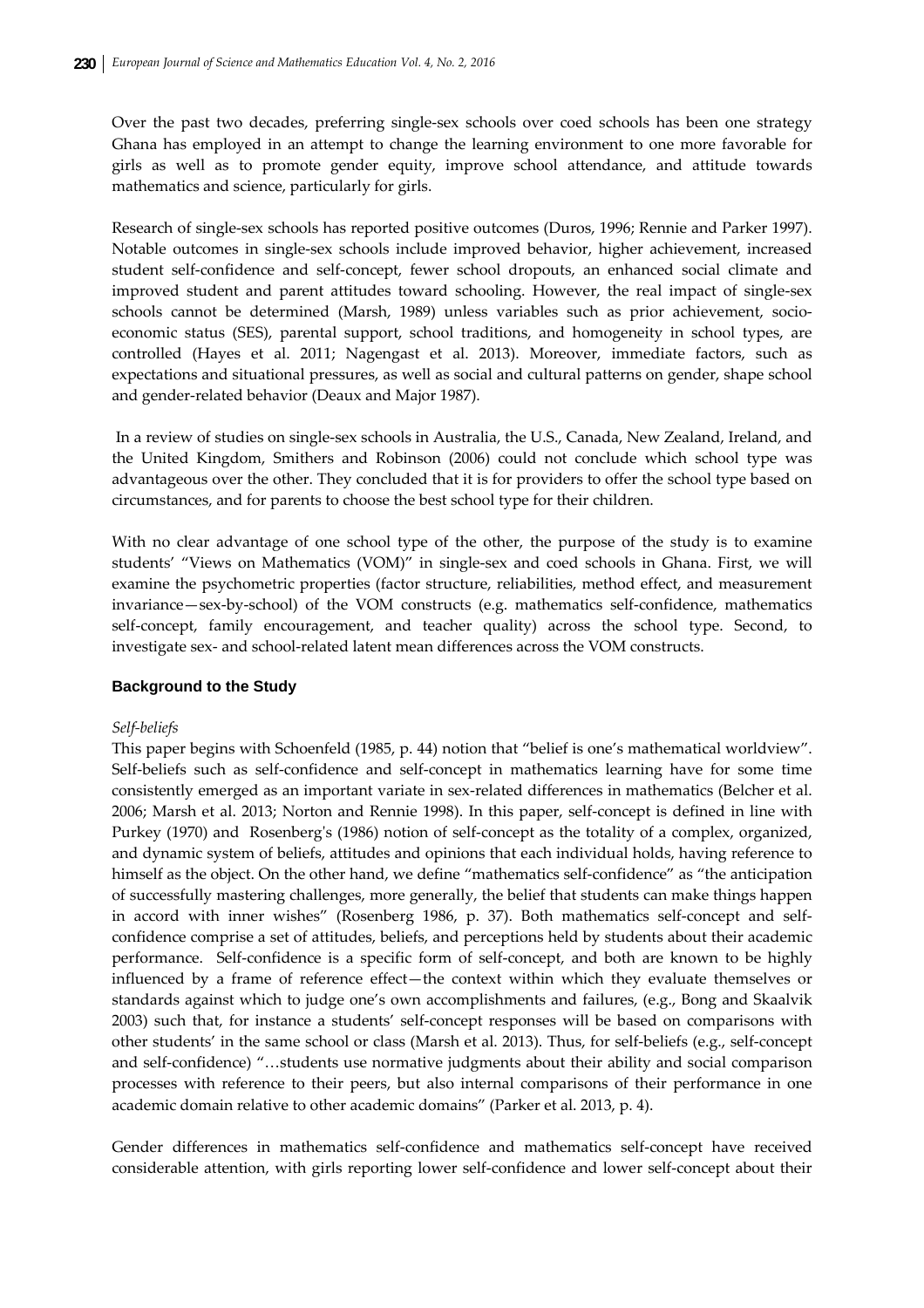mathematics abilities (Asante 2012; McGraw et al. 2006). In a meta-analysis of the Trends in International Mathematics and Science Study (TIMSS) and the Program for International Student Assessment (PISA) data, representing 493,495 students aged 14 to 16 from 69 countries, Else‐Quest et al. (2010) found, on average, very small gender difference in tuts affective dispositions, with girls showing significantly less motivation and less confidence in their mathematical abilities.

Studies of single-sex schools have reported mixed results with regard to self-concept (Mael et al. 2005). Marsh et al. (2013) analyzing TIMSS–2007 motivational constructs, found that self‐concept was higher for boys in Anglo-Saxon countries and higher for girls in Arab countries whereby school type is predominantly single‐sex. Lee and Bryk (1986), also found that students in single‐sex schools have higher self-concepts than do those in coed schools. A re-analysis of Lee and Bryk's data found no differences in school type (single‐sex or coed) when other variables are controlled (Marsh 1989). However, other studies have also found higher self-concept (e.g., Riordan 1990) and self-confidence (e.g., Mallam 1993; Rowe 1988) for girls in only a single‐sex environment.

In a study of students' attitudes towards mathematics in Ghana, Eshun (2004) and Nyala (2010) found that girls in single‐sex schools reported the highest mathematics confidence, when compared to boys in single‐sex schools and to both sexes in coed schools. Boys in coed schools reported lower mathematics confidence than did boys in single‐sex schools. Overall, boys in the coed school reported the lowest mathematics confidence. Examining ninth‐grade students' attitudes toward learning mathematics (e.g. confidence), science and school climate perceptions, Brown and Ronau (2012) found no significant difference in males' or females' attitudes toward learning mathematics or science, even when segregated into single‐sex or coed classes. In Kenya, Githua and Mwangi (2003) found higher mathematics self‐confidence and higher mathematics self‐concept amongst boys in single‐sex schools than amongst girls in single‐sex and coed schools. Introducing girls from single‐sex classes to coed middle school mathematics classes, Durost (1996) in the US state of Maine reported that girls who have taken the class reported higher mathematics more self-confidence than their peers.

In Australia, Norton and Rennie (1998) found that boys in single‐sex schools had the highest levels of mathematics confidence. The study also found that although girls in coed schools had the lowest levels of mathematics confidence, girls in single‐sex schools had levels of confidence comparable to that of boys in coed schools. On the other hand, Belcher et al. (2006) found that students in single-sex classrooms had significantly higher academic self‐confidence than those in coed classrooms.

In a meta-analytic critique of Mael et al. (2005) study, Signorella et al. (2013) found that controlling for pre‐existing differences reduces or removes the advantages of single‐sex schools and observed no significant effects on school gender composition for self-belief measures (see also, Nagengast et al. 2013). Specifically, in the domains of mathematics, there was no advantage to either single‐sex or coed educational settings for mathematics self‐esteem/self‐concepts. In a large longitudinal study of academic self‐concept, Sullivan (2009) found that, even after controlling for prior test scores, academic self-concept is highly gendered. Sullivan (2009) concluded that single-sex schooling reduced the gender gap in self-concept. On the other hand, Lee and Bryk (1986) found that boys had higher selfconcepts in mathematics and science, and girls in English.

# *Parent–Teacher students' Relationships*

Students tend to have positive self‐confidence if their parents and teachers have high expectations of them and offer them support and encouragement to accomplish their goals. Studies have shown that parental involvement in their children's education, both at home and at school, supported by cordial relationships with their teachers, increases students' and motivation to learn (Fan and Chen 2001; J. Hughes and Kwok 2007).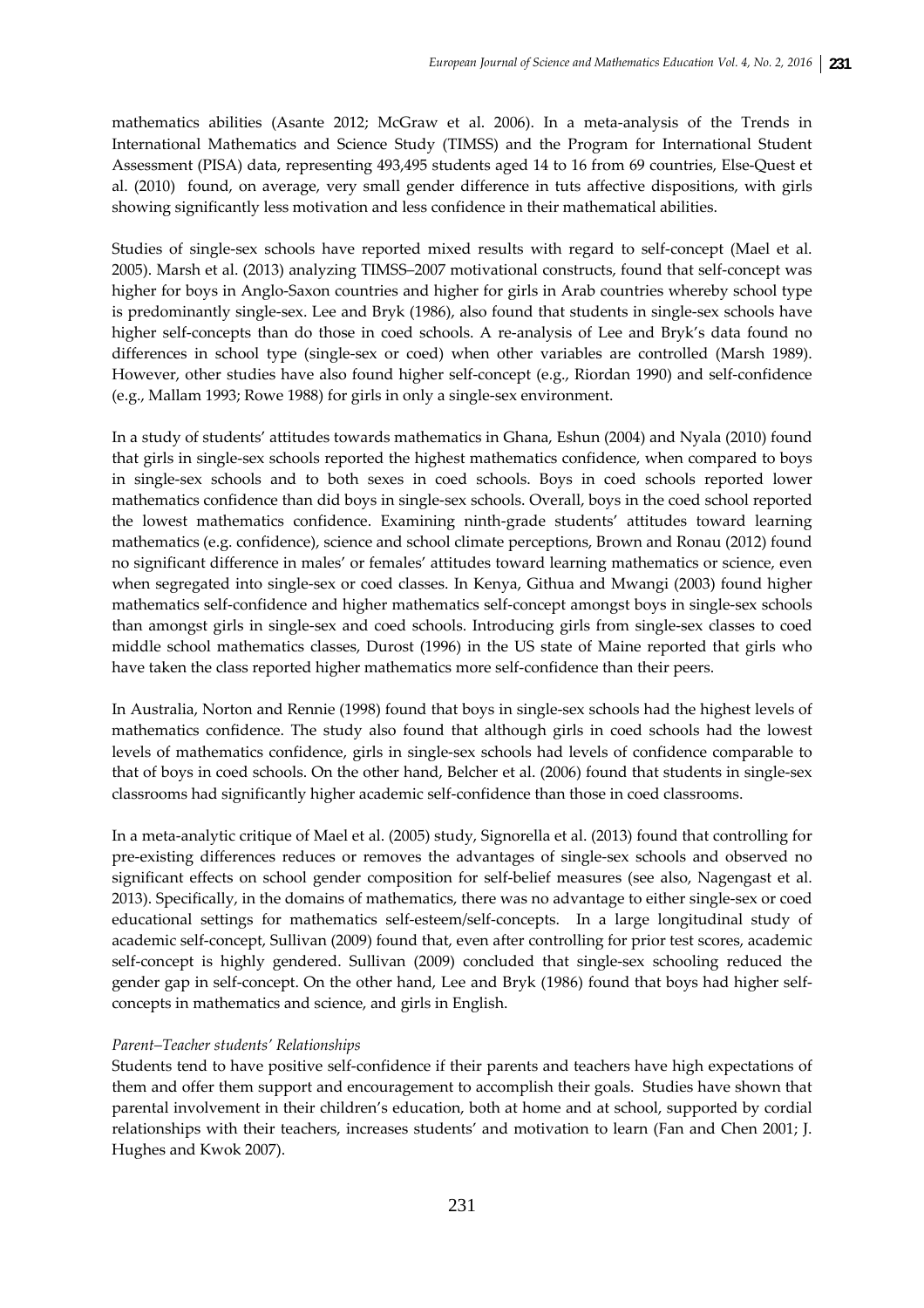Based on an empirical study, Epstein (2010) distinguished six structural themes for parental involvement, namely: parenting, communicating, volunteering, learning at home, decision making, and collaborating. This paper emphasizes *parenting* and *learning at home*. By parenting, we mean parents must guide, support, serve as a role model, have confidence, understand parenting, and be aware of the importance of school and mathematics in the child's everyday life (*ibid*). *Learning at home* means family encouragement in learning—especially mathematics, emphasizing the importance of mathematics at home, emphasizing learning as a process, supporting and helping with homework, and discussing day‐to‐day school activities (Epstein 2010).

Generally, girls experienced more parental involvement with their education than did boys (Hoover-Dempsey and Sande, 1995; Jacobs and Bleeker 2004). Cultural stereotypes (e.g. that males excel in mathematics) have been shown to influence parents' perceptions of their children's abilities (Gunderson Ramirez, Levine and Beilock, 2012) and later achievement beliefs and behaviours (Bhanot 2005; Jacobs and Bleeker 2004). For example, Jacobs and Bleeker (2004) found that parents were more likely to be involved in their daughters' mathematics and science activities than in their sons' activities, and that children's interest in mathematics increased as parents became involved in their children's mathematics and science activities.

Teacher quality refers to students' self-reported attributes of their teacher with respect to how their teacher inspires, encourages, creates a positive learning atmosphere and inspiring, and varied learning situations, as well as carefully guiding students through mathematics learning processes. These learning processes stimulate students' own thought processes, and that they give students the opportunity to evaluate their own learning outcomes (Kunter et al. 2008).

Studies on the association between gender and the relationship with the teacher have varied. Several studies have all found a stronger association with females (e.g., Baker 2006), males (e.g., Furrer and Skinner 2003), and no gender impact (e.g., J. Hughes and Kwok 2007). J. Hughes and Kwok (2007) and J. N. Hughes et al. (2012) found that these variations are due in part to who reported the relationship (whether a student, teacher or observer) and whether the study assessed positive or negative dimensions of the relationship.

Given the conflicting results, Canada and Pringle (1995) suggested that the social context of the classroom influences male and female interaction with their teacher. Their study found that male and female student interaction varied as a function of the sex ratio in the classroom, although not predictably. A meta‐analysis by Kelly (1988) involving 81 studies and Jones and Dindia (2004) involving 32 studies on sex differences in teacher–student interactions concluded that teachers consistently interact more with boys than with girls. The variability of the effect size across both studies indicates that some factors other than students' sex moderate the teacher–student relationship. They concluded in their analysis that teachers initiate more overall interactions, and more negative interactions but not more positive interactions with male students than with female students.

On the other hand, with regard to gender differences in junior secondary schools in Ghana, Nyala (2010) found that girls in single‐sex schools received more teacher support and family encouragement in learning mathematics than did boys in coed schools and boys in single‐sex schools. Boys in coed schools received more support and encouragement from their parents than did girls in coed schools. Similarly, Rennie and Parker (1997) found that girls in single‐sex classes and boys in coed classes received more favorable parental support than did their peers.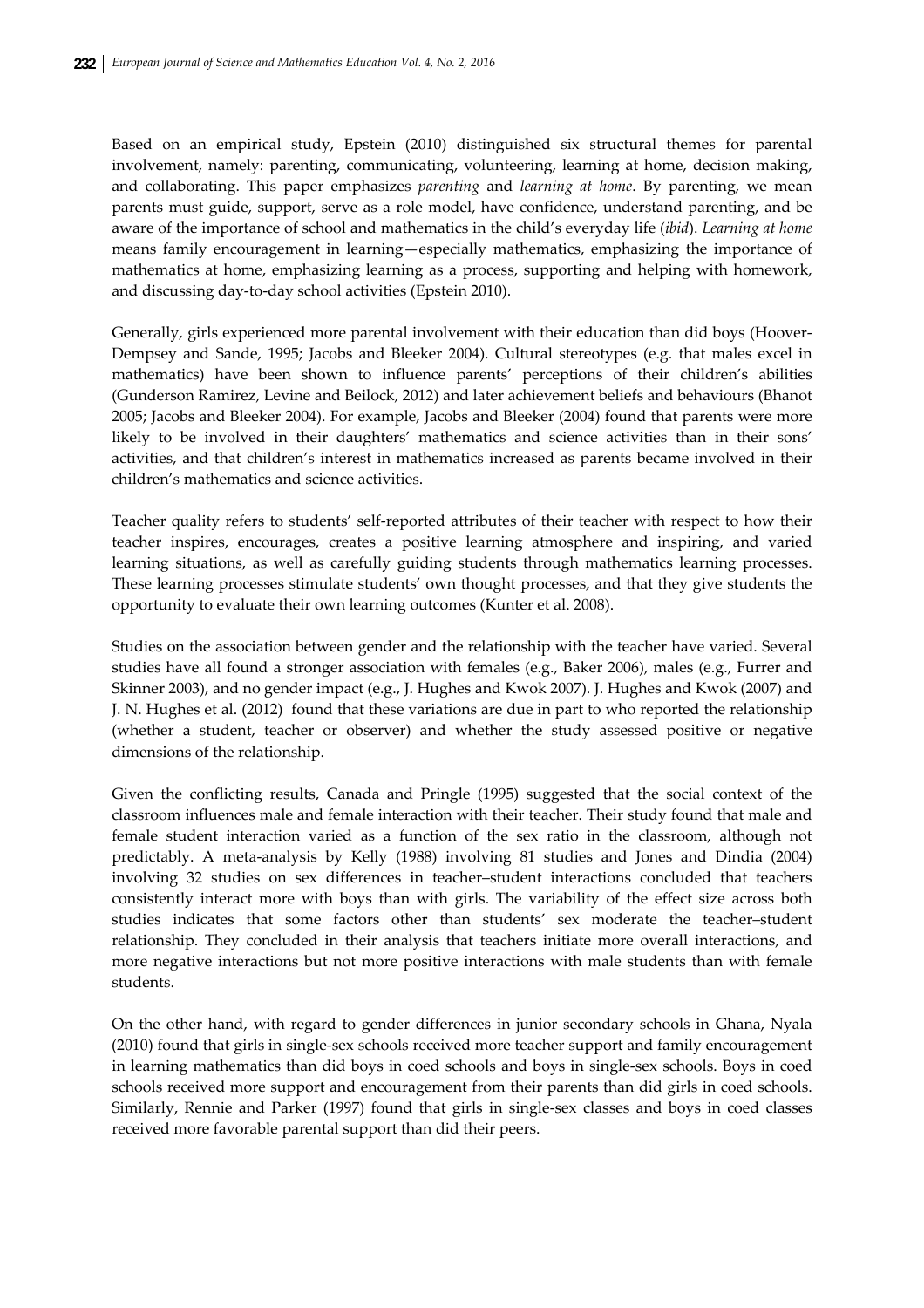The brief literature shows variations in the conclusions and interpretations of affective structures in single-sex and coed classrooms. On students' affective dimensions, some studies favor coed schools, whereas some favor single-sex schools, and still others find no differences. In the absence of no controls for pre‐existing differences, single‐sex schools tended to be more favorable than coed schools. Marsh and Rowe (1996) concluded that differences are usually attributable to "the characteristics of the students who attend each type of school rather than school-type effects". (p. 148)

# **Current Study**

The current study examined the relationship between students' "Views on Mathematics (VOM)" of themselves as learners in single‐sex and coed schools in Ghana. In an earlier study, (Bofah & Hannula, 2014, 2015b) used structural equation modeling (SEM) to determine the factor structure of Ghanaian twelfth-grade students' VOM, and a four-factor structure was deemed the best for the Ghanaian sample. The four factors were labelled *self‐*c*onfidence, self‐concept*, *family encouragement,* and *teacher quality*. The authors found empirical and theoretical support for the constructs with the reliabilities (both Cronbach's alpha  $(\alpha)$  and composite reliability  $(\omega)$ ) were within the acceptable thresholds; selfconcept:  $\alpha$  = 0.872, 95% CI [0.864, 0.879],  $\omega$  = 0.868, 95% CI [0.859, 0.877; teacher quality:  $\alpha$  = 0.706, 95% CI [0.684, 0.727], ω = 0.716, 95% CI [0.696, 0.737]); self-confidence: α = 0.690, 95% CI [0.654, 0.726], ω = 0.697, 95% CI [0.659, 0.736]; and family encouragement: α = .619, 95% CI [0.552, 0.687], ω =.621, 95% CI [0.587, 0.654]).

In the present study, the following objectives formed the basis of our inquiry:

- to determine whether there are dispositional differences between students enrolled in single‐sex schools versus those enrolled in coed schools with regard to the affective measures such as *self‐ confidence, self‐concept*, *family encouragement*, and *teacher quality* in learning mathematics in Ghana;
- to identify gender‐ and school‐related differences within the schools to determine whether the gender rather than the school type influences these relationships.

To achieve these objectives, we tested the following hypotheses that provide support for construct validity as a prelude to the main inquiry:

- that responses to the items would support an *a priori* four-factor structure, that each item would have a non‐zero loading on the factor it intended to measure, and that the factors would correlate,
- the degrees of measurement invariance across the schools (invariance of factor loading, and item intercepts invariance), and that *method effects* would be associated with the negatively worded items.

Figure 1 depicts a schematic representation of this hypothesis.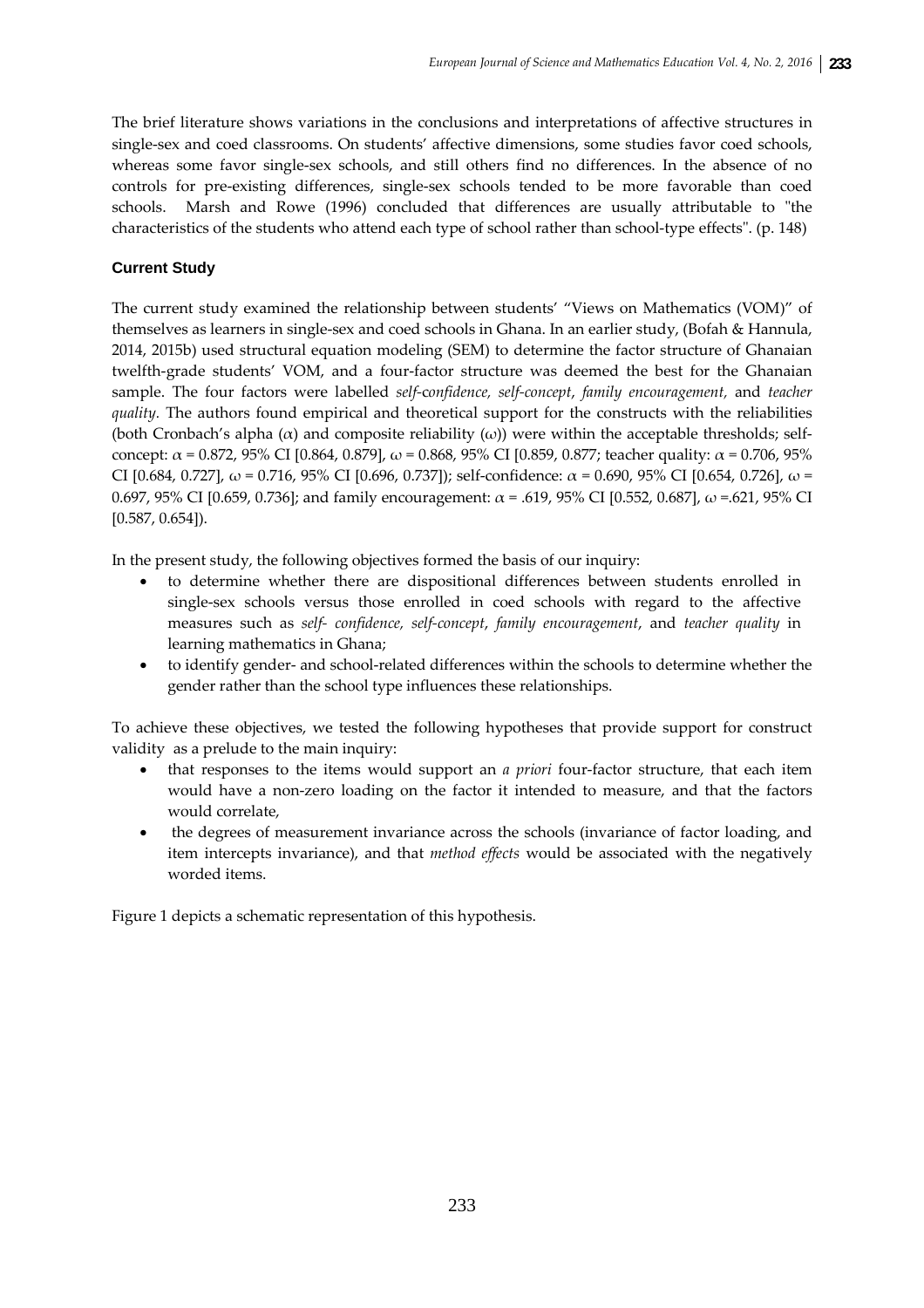

**Figure 1.** The hypothesized factor structure for the VOM Constructs

## **Methodology**

#### *Participants*

Education in Ghana follows a two-tier model with three stages of compulsory schooling (Kindergarten: two years for 4‐year‐olds; Primary school: six years for 7 to 12‐year‐olds ; Junior High School : three years from age 13 to 15; and Senior Secondary Schools (upper secondary): three  $\frac{1}{1}$  years for ages 15 to 18).

In the present study, we collected data from 2034 students ( $M_{\text{Age}} = 18.49$ ,  $SD_{\text{Age}} = 1.25$ ; 58.2% girls) in the 12th-grade. Nine senior high schools were selected from urban and rural schools according to the rankings by the Ghana Education Service, which are based on past student performance in matriculation exams. The Ghana Educational service rank schools according to previous matriculation examination. In the present study schools were selected from each of category of the ranking taking the school type into consideration (single‐sex or coed), as such survey participants' demographics resembled overall educational population in Ghana. The survey was group administered to participants in either a classroom or school hall. The questionnaires were voluntary and students had the right to withdraw or skip any question that they did not wish to answer. The respondents were from single‐sex boys (394), single‐sex girls (783) and coed schools (N = 850, boys:  $456$ , girls: 394)<sup>2</sup>. The schools were private, religious and public schools; some schools fell under more than one category. Students' were are enrolled in the compulsory core mathematics course, however, about 50.7% of the students also were enrolled in elective mathematics course. All respondents were pursuing General Arts (33%), Business (19.2%), Science (29.1%), or Vocational Science (18.7%) as elective major subject areas. Given the large sample size for the single‐sex girls' schools, we randomly split the sample into two groups of girls from single-sex schools of the same ranking. In the present paper, the sample of girls from single‐sex schools was scaled down from 783 to 509 to yield a total sample of 1753 so that potential differences between the large sample of girls in single-sex schools and their counterparts would not confound the difference between single‐sex school comparisons. This huge sample differences are due to the fact that although the cohorts of single-sex schools are small, their student population is huge. Although the sample difference will not significantly affect the study due to the robust approach we decided to scale the sample. The study sample comprised 63 different student classrooms with an average class size of 32 students.

#### *Measures*

The VOM scale consists of four subscales, with twelve items on the mathematics self‐confidence factor, four on the mathematics self-concept factor, six on the teacher quality factor, and three on the family encouragement factor. These four factor structures stem from earlier studies by Bofah and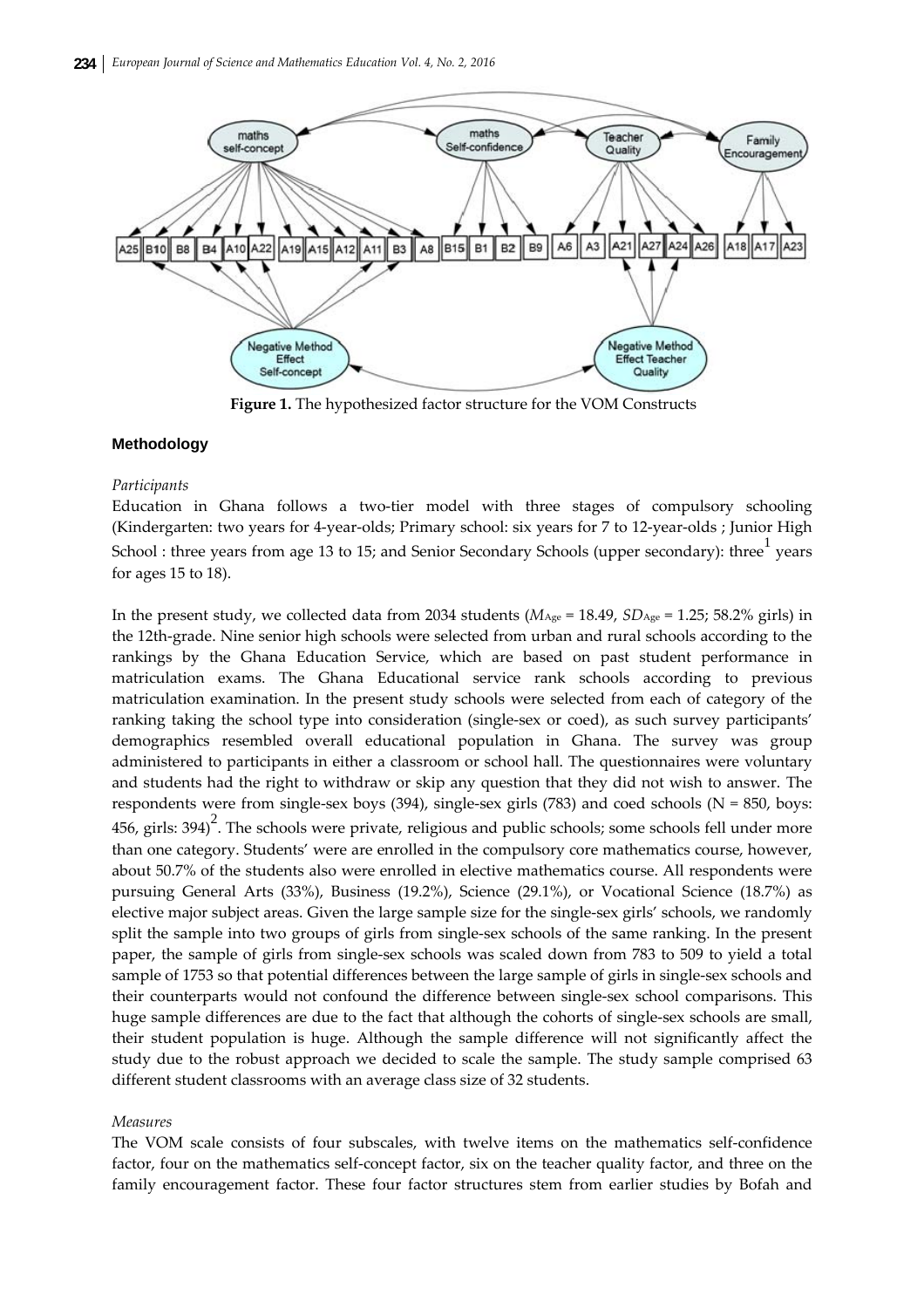Hannula (2014, 2015b) which validated the factor structure of the VOM for the Ghana sample. In that study, the original seven‐factor hypothesized factor structure proposed by Hannula, (2011) did not fit the data. Further exploratory factor analysis revealed that the data best fit a four‐factor structure that was further confirmed through confirmatory factor analysis. Each item was rated on a 5‐point scale ranging from always (5) to never (1). Sample items for each of the variates are depicted in Table 1. For details about complete questionnaire and subsequent studies, see Bofah and Hannula (2014, 2015b) and Roesken, Hannula, and Pehkonen (2011).

## *Statistical modeling*

## *Assessing Goodness‐of‐Fit and Estimation Models*

We evaluated goodness of fit using the Root Mean Square Error of Approximation (RMSEA), the Tucker-Lewis index (TLI), the comparative fit index (CFI), as well as the chi-square test statistic (for informative purposes only because of it sensitivity to large sample size) with the following criteria as cutoffs for good fit: CFI and TLI >.90 (with >.95 being ideal), and RMSEA <0.08 (with <.05 being ideal) (Brown 2006). These model fit indices are known to be (nearly) unaffected by sample size (West, Taylor and Wu 2012). All analysis in the present study was carried out using Mplus 7.2 (Muthén & Muthén 1998‐2012). Analyses were based on the Mplus robust maximum likelihood estimator (MLR), with standard errors and a test-of-fit that are robust for non-normality and non-independence of observations (Muthén & Muthén 1998‐2012). Because popular methods to handling missing data such as mean substitution, listwise and pairwise deletion can bias the result (Allison 2001) missing data were handled with the Mplus feature of full information maximum likelihood (FIML) (Enders 2010). We also interpreted measurement invariance from a practical/approximate perspective. That is, we examined the change in CFI and RMSEA for different consecutive models. Chen (2007) propose that if the decrease in model fit for the more parsimonious model is less than or equal to .010 for CFI (see also Cheung and Rensvold 2002), or a change in RMSEA of less than .015, then there is reasonable support for the more parsimonious model.

#### *Measurement invariance (equivalence)*

Measurement invariance is testing the equivalence of the parameters (e.g., intercepts or thresholds of the factor indicators, factor loadings, and residual variances) of a measured construct in two or more groups (e.g., students' gender). It indicates that constructs are generalizable to each of the groups; that is sources of bias and error are minimal such that sex‐by‐school grouping differences have not differentially affect the construct of measure, and that mean differences on the underlying constructs are "quantitative in nature" (Watt et al. 2012). The process involves multiple‐group confirmatory factor analysis (CFA). Measurement invariance model testing usually begins with a baseline model, often called the *configural model* (M2), in which all parameters in the model are freely estimated across group. The next model to test will be one that requires the factor loadings to be equal (invariance) across the groups. The model in which the factor loadings are held equal is normally called the *metric invariance* (M3 model)*.* Next, we tested a model in which invariance constraints are placed on the measurement intercepts and the factor loadings. The combination of metric invariance and invariance in the measurement intercepts is known as *scalar invariance* (M4). Support for scalar invariance implies the population differences in the means of the measured variables is due to the means of the common factors. The last, of the invariance is strict measurement invariance, which requires that *metric, scalar* and item uniqueness all be invariant across groups. However, for comparisons based on latent constructs that are corrected for measurement error, comparison of latent means only requires support for scalar measurement invariance and not strict measurement invariance.

With non-scalar invariance, which indicates that factor means cannot be compared across groups, multigroup alignment optimization method, as implemented in Mplus, serves to allow the comparison of factor mean (Asparouhov and Muthén 2014; Muthén and Asparouhov 2013; Muthén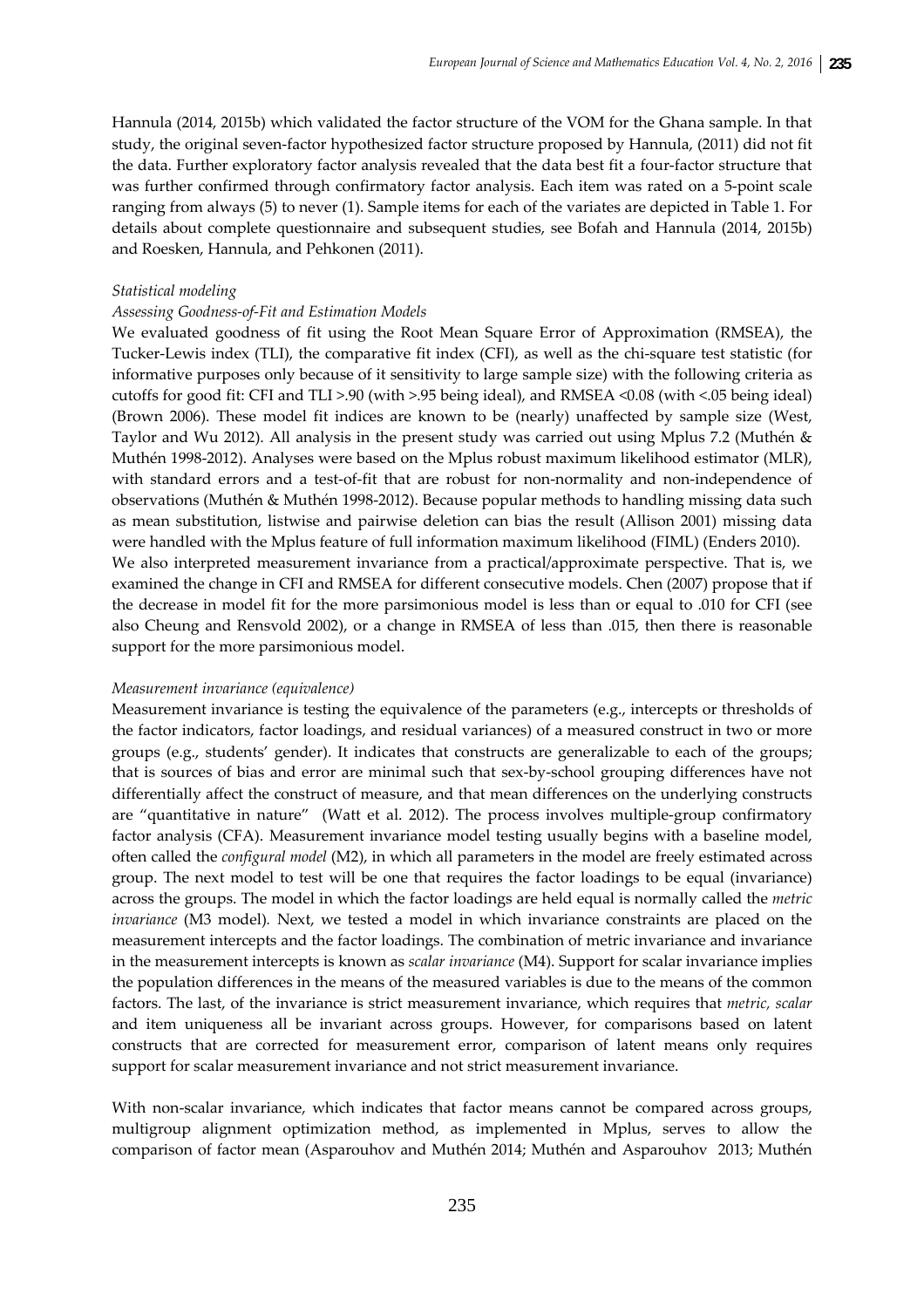and Muthén 2013). The multiple‐group alignment optimization method allows for only approximate measurement invariance. The alignment optimization approach incorporated in the estimates, the natural assumption that the number of measurement non‐invariance parameters, and the amount of measurement non‐invariance are minimal (Asparouhov and Muthén 2014; Muthén and Asparouhov 2013). That is, "… a majority of the parameters are invariant and a minority of the parameters are non‐invariant" (Muthén and Asparouhov 2013, p. 28). It is also based on the assumption that, whereas factor distribution can vary across groups, the measurement instrument should be similar across groups (Asparouhov and Muthén 2014). Thus, the multiple‐group alignment optimization method makes the factor means and variances comparable across groups and reduces the number of significant non‐invariances. The method is based on multiple pairwise comparisons and the *configural model*. It has the same fit as the configural model. For a detailed discussion of invariance testing and alignment estimation (including technical implementation) method, see Muthén and Asparouhov (2013); Asparouhov and Muthén (2014), and Muthén and Muthén (2013).

## *Selection and Controlling for Grouping Bias*

One of the challenges in single‐sex and coed educational research is detecting and controlling for possible selection bias associated with entry into these schools (e.g., Hayes et al. 2011; Nagengast 2013). An underlying problem associated with single‐sex and coed schools research is that, is difficult to associate the outcome with the school-type because the differences may reflect the selection mechanisms associated with entry into these schools rather than the effects of the schools *per se* (Park et al. 2013). In an educational system such as in Ghana, wherein parent or some students' choose single-sex schools over coed schools, students in single-sex and coed schools are likely to differ in many aspects (e.g., socioeconomic background, parental support). Several critiques on the effectiveness of controlling the bias in single‐sex schools can be found in the literature (e.g., Marsh 1991; Nagengast 2013). For instance, studies have found no differences in school type (single‐sex or coed) when other variables are controlled (Hayes et al. 2011; Kim and Law 2012; Marsh 1989; Marsh 1991) and when students are randomly assign to schools (Pahlke 2013). However, Marsh (1989, 1991) argues that the possible reason for the reported differences amongst students' in the single-sex schools maybe that these schools are academically selective and being able to attract students' from affluent background (see also, Hayes et al., 2011).

Other source of selection bias have been discussed in the literature, such as national context of school sex grouping (Baker 1995), most single-sex schools either being a religious (e.g., catholic single-sex schools) or private school (F. A. Mael 1998), gendered curriculum, gendered social structure and country‐specific socio‐historical context (e.g., family background) on single‐sex schooling (Kim and Law 2012; Signorella et al. 2013) and attitudes about school prior to entering the single-sex school (e.g., Hayes et al. 2011). Although, other studies (e.g., Hayes et al. 2011) have indicated that selection biases do not fully account for previously reported differences between students in single‐sex and coed schools. The reviewed literature indicates that the three main types of selection bias that affect the outcome in single-sex and coed educational research are; student-driven selection effects, schooldriven selection and social structure selection effects (Hayes et al. 2011). These potentially confounding selection issues have not been efficiently addressed in single‐sex research (e.g., F. Mael et al. 2005).

The most prominent approach used in controlling for selection bias is the propensity score method and Analysis of Covariance (ANCOVA) (Mayer et al. 2014; Nagengast et al. 2013). Nagengast et al. (2013) and colleagues have shown that the regression‐based adjustment methods such as ANCOVA and propensity score approaches (e.g., linear logistic regression) yielded similar results (see also Green and Thompson 2012). As with ANCOVA design, multiple‐group CFA analyses will yield comparable and even better results (Green and Thompson 2012; Mayer et al. 2014). Moreover, with multiple‐group CFAs, the distributional and all assumptions required by ANCOVA can be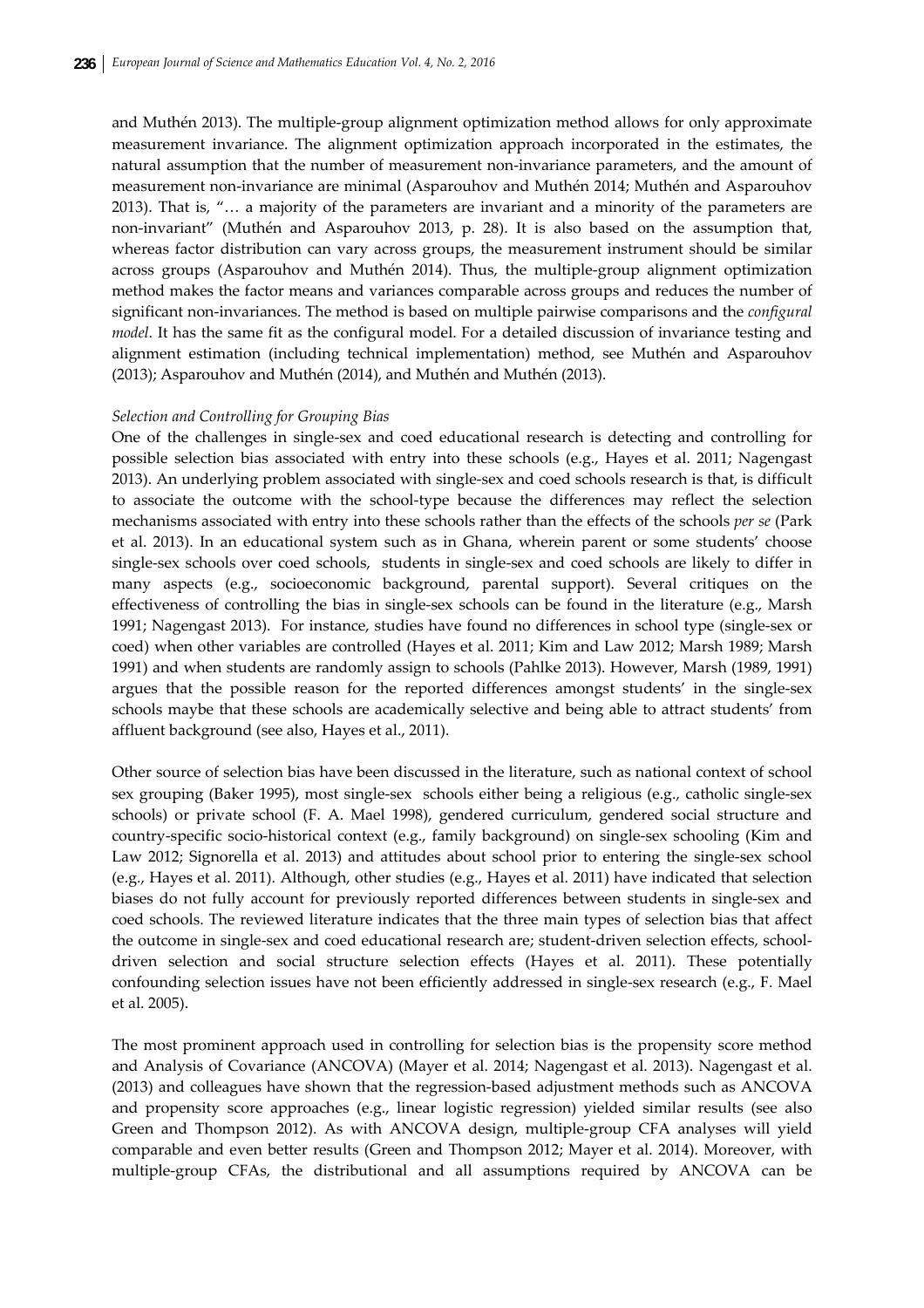circumvented (Fan 2012; Green and Thompson 2012). Thus, multiple‐group CFAs can circumvents the limitations associated with the traditional ANCOVA approach.

With the propensity scores approach, large number of reliable and theoretical sound covariates needs to be collected (Kaplan 1999; Mayer et al. 2014; Nagengast 2013). Moreover, reliability of the propensity scores can be compromise if measurement errors in the covariates are not controlled. However, the significant strength of multiple‐group CFA approach is the ability to model relations between latent variables, control for measurement errors, non‐normality in the data, *method effect* associated with item phrasing, robust in relation to information lost due to the grouping, allows the inclusion of contextual effects with the appropriate controls for sampling error, and allow for the full range of invariance testing (Mayer et al. 2014) like those considered here.

In the present study, we opted for the SEM multi-group approach (multiple-group alignment optimization method) because of it superiority over the other methods. We also belief the robust methodology control other unforeseen errors allowing such comparison between the single‐sex and coed schools stronger and legitimate.

## **Analysis and Results**

An overview of the present study involves computing the reliabilities of the constructs for the four sex-by-school groups (boys in single-sex schools, girls in single-sex schools, boys and girls in co-ed schools). We posited an *a priori* structure and tested the structure to see if it fit our data set. Series of models incorporating *method effect* associated with the use of negatively worded items in a survey instrument was postulated and tested. Thereafter, analyses were conducted within the multiplegroup CFA (four sex‐by‐school group) alignment optimization framework using Mplus 7.2. As indicated early, this is an extension of the traditional multiple‐group CFAs in circumstances whereby scalar invariance is not supported and there are more than two groups.

#### *Reliabilities*

Because the construct comes from a Western research, finding lower Composite reliability  $(\omega)^3$ estimates would not be surprising. At least some of the reliability estimates are below an acceptable threshold, but still generally good (see Table 1 for all reliability estimates). Responses on the *self‐ concept* variate were equally reliable for all school types. Responses for single-sex students were more reliable on the *teacher quality* variate than were those for coed students. The responses of boys in single‐sex schools on the *self‐confidence* variate were more reliable than those of boys in all other school types. The reliability values for coed students were below the acceptable threshold of 0.700 for *teacher quality, family encouragement* and *mathematics self‐confidence* variates. Moreover, the reliability estimates for the *family encouragement* variate was below the acceptable threshold across all the groups, but still generally acceptable.

It is also interesting to note that the "corrected item-total correlations" (not reported)<sup>4</sup> tended to be higher for the six negatively worded items on *self‐concept* variate and the three negatively worded items on *teacher quality* variate, and these differences appear to be greater for the responses of students in single‐sex schools (high for girls single‐sex schools on *self‐concept* and for boys single‐sex schools on *teacher quality* variate) than for the responses of students in coed schools. This suggests the possibility of a negative item effect that varies for the responses of students in single‐sex and coed schools. The lower reliabilities and differences in reliability across the groups may weaken the validity of interpretations based on manifest scale scores, attenuate statistical power, and effect sizes (Marsh et al. 2013; Schmitt 1996). For this reason, it is therefore advisable to use a more robust approach to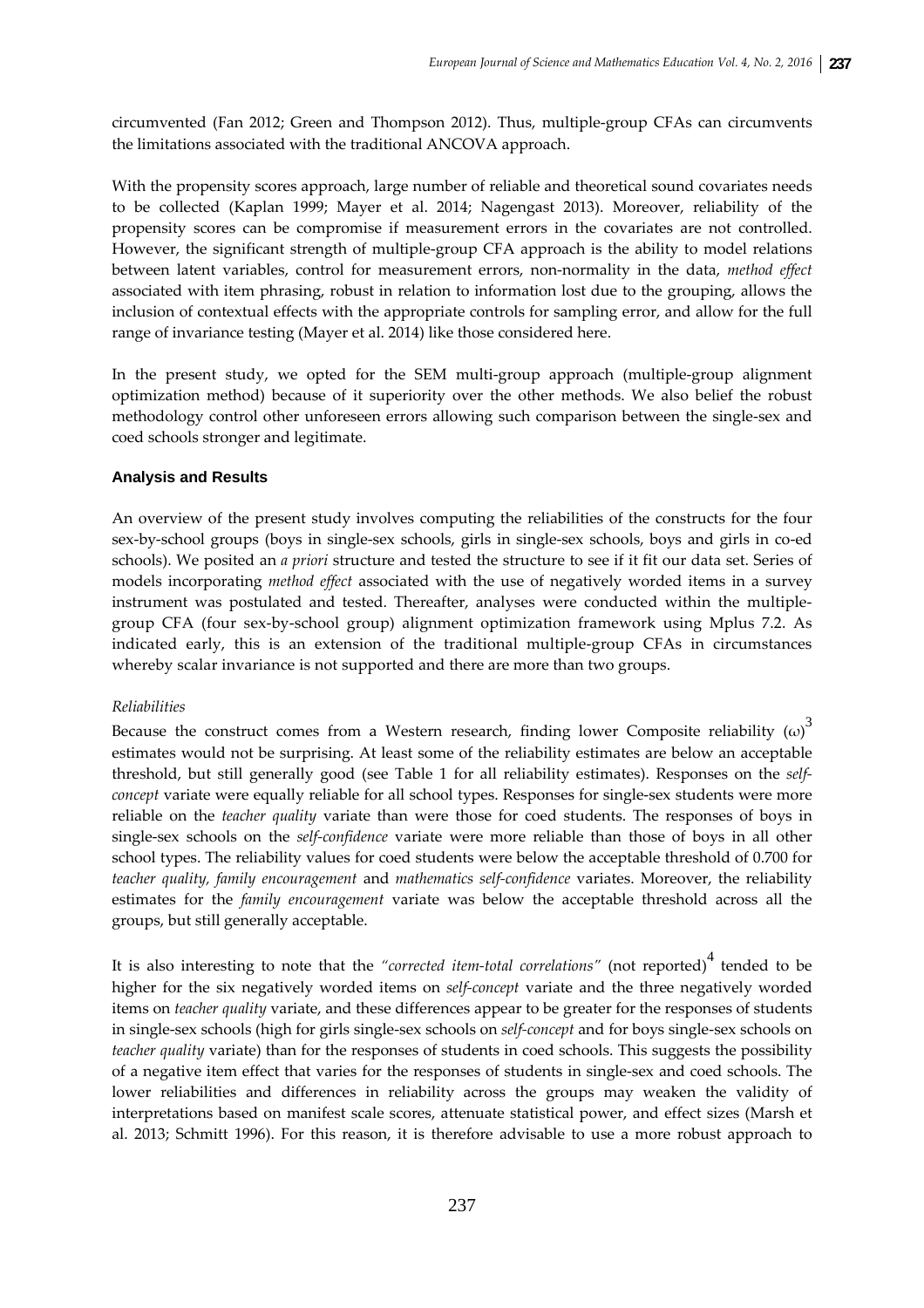account for the method effect associated with the negatively worded items under consideration in this paper.

| <b>Table 1.</b> Variates, Sample Items and Reliabilities |                                                    |                 |                         |                               |               |                     |  |
|----------------------------------------------------------|----------------------------------------------------|-----------------|-------------------------|-------------------------------|---------------|---------------------|--|
|                                                          |                                                    |                 | Reliability $(\omega)$  |                               |               |                     |  |
| Variate                                                  | Sample item                                        | No. of<br>items | Girls<br>single-<br>sex | <b>Boys</b><br>single-<br>sex | Girls<br>coed | <b>Boys</b><br>coed |  |
| <b>SC</b>                                                | I have made it well in<br>mathematics.             | 12              | .892                    | .871                          | .855          | .862                |  |
| TQ                                                       | The teacher has so far been a<br>positive example. | 6               | .736                    | .756                          | .676          | .612                |  |
| FE                                                       | My family encourages me to<br>study mathematics.   | 3               | .630                    | .625                          | .630          | .619                |  |
| <b>SCF</b>                                               | I know that I can do well in<br>Mathematics.       | 4               | .671                    | .758                          | .695          | .641                |  |

**Table 1.** Variates, Sample Items and Reliabilities

*Note.* SC = Mathematics Self-concept, TQ = Teacher Quality, FE = Family Encouragement, SCF = Mathematics Self‐confidence

## *Testing of invariance across school type*

As indicated earlier, measurement invariance modeling begins with the estimation of a baseline model (configural model). The present study used two *a priori* baseline models. The first model was what Marsh (1994) term as a typical *independent cluster* model in which each *self‐concept, self‐confidence, teacher quality* and *family encouragement* item was allowed to load on only the one factor that it is designed to measure for each grouping; the VOM factors correlated freely, and the error covariances associated with the VOM items were uncorrelated. The second model, less parsimonious than the first, differed only in that the six negatively worded items on the *mathematics self‐concept* constructs and the three negatively items on the *teacher quality* constructs were set to correlate to account for the *method effect* associated with negatively worded items in order to improve model fit (see Figure 1). Several studies have discussed and adopted similar procedures (Distefano and Motl 2009; Horan et al. 2003; Magazine et al. 1996; Marsh 1994, 1996; Marsh et al. 2013; Schriesheim et al. 1991; Schriesheim and Hill 1981; Urbán et al. 2014).

Model 0 (M0) in Table 2 is the total model without the negatively correlated error terms (Label as Section A), and model 1(M1) is the model with the corrected error term (Label as Section B). Model 1 fits the data better than model 0 (M0) does. Results from these analyses are consistent with other studies (e.g., Distefano and Motl 2009; Horan et al. 2003; Marsh 1994, 1996; Marsh et al. 2013) reporting improved model fit after incorporating the wording effects in the model. All subsequent analysis is based on model 1 which is the baseline model for the present study depicted in figure 1. Model 1 (M1) is the hypothesized model (the baseline model) for the multi-group analysis.

Inclusion of the negative item effect improved the goodness of fit for each of the four groups (Table 2; Section B). The improvement in fit was substantial for both boys and girls in coed schools and for boys in single-sex schools (e.g., Girls in coed schools: CFI =  $0.894$  vs. 0.957; Boys in coed schools: CFI = 0.894 vs. 0.947; Boys in single‐sex schools: CFI = 0.899 vs. 0.952), but was much smaller for girls in single-sex schools (e.g., Girls in single-sex schools: CFI = 0.912 vs. 0.932). The combined effect of the fit indices and the "corrected *item-total correlations"* indicated that the method effect related to negative wording item is lower in single‐sex schools, especially among girls in single‐sex schools**.** Looking at the correlations between the negatively worded items (not reported), the *"corrected item‐total correlations"* and the reported fit indices for groups indicated that responses to the negatively worded items needed to be included in the measurement models of the VOM to achieve adequate model fit.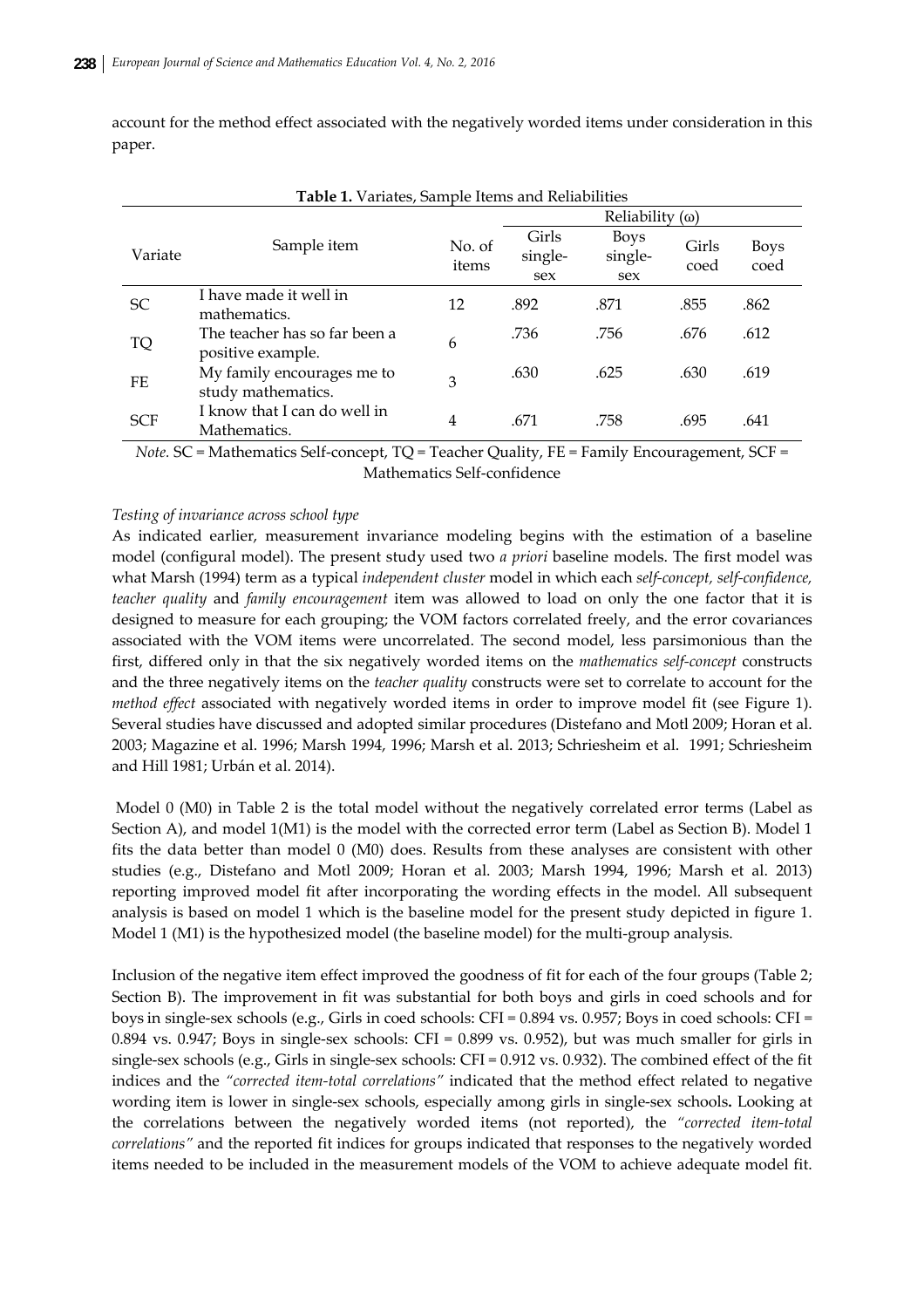Moreover, the method effect seems to relate to both individual traits and students' associations with a particular school type rather than a methodological artifact.

| Table 2. Goodness-of-Fit Summary: Four-sex-by-school groups |                                                                 |      |       |              |            |      |  |
|-------------------------------------------------------------|-----------------------------------------------------------------|------|-------|--------------|------------|------|--|
| Model                                                       | $MLR\chi^2$                                                     | df   |       | <b>RMSEA</b> | <b>CFI</b> | TLI  |  |
|                                                             | Section A: Models without the negatively correlated error terms |      |       |              |            |      |  |
| Girls in single-<br>sex schools                             | 541.872                                                         | 269  | 1.191 | .045         | .905       | .894 |  |
| Boys in single-<br>sex schools                              | 520.087                                                         | 269  | 1.134 | .049         | .890       | .877 |  |
| Boys in coed<br>schools                                     | 486.941                                                         | 269  | 1.146 | .042         | .899       | .887 |  |
| Girls in coed<br>schools                                    | 473.560                                                         | 269  | 1.114 | .044         | .894       | .881 |  |
| Total (M0)                                                  | 1045.564                                                        | 269  | 1.189 | .041         | .912       | .902 |  |
|                                                             | Section B: Models with the corrected error term                 |      |       |              |            |      |  |
| Girls in single-<br>sex schools                             | 438.315                                                         | 233  | 1.187 | .042         | .928       | .908 |  |
| Boys in single-<br>sex schools                              | 346.416                                                         | 233  | 1.126 | .035         | .950       | .936 |  |
| Boys in coed<br>schools                                     | 338.177                                                         | 233  | 1.146 | .031         | .951       | .937 |  |
| Girls in coed<br>schools                                    | 313.325                                                         | 233  | 1.108 | .030         | .958       | .946 |  |
| Total (M1)                                                  | 573.540                                                         | 233  | 1.187 | .029         | .962       | .951 |  |
| <b>Section C: Measurement invariance Models</b>             |                                                                 |      |       |              |            |      |  |
| M <sub>2</sub>                                              | 1440.823                                                        | 932  | 1.142 | .035         | .945       | .929 |  |
| M <sub>3</sub>                                              | 1527.175                                                        | 995  | 1.567 | .035         | .943       | .931 |  |
| M <sub>4</sub>                                              | 1738.984                                                        | 1058 | 1.148 | .038         | .927       | .917 |  |
| M <sub>5</sub>                                              | 2216.323                                                        | 1249 | 1.211 | .042         | .896       | .900 |  |

*Note.* MLR = robust maximum likelihood estimator, *df* = degrees of freedom, RMSEA = Root Mean Square Error of Approximation, CFI = comparative fit index, TLI = Tucker-Lewis Index, Model 0 (M0) total group model without the negatively correlated error terms, Model 1(M1) total group Model with the corrected error term, M2 = the Configural invariance Model, M3 = Metric invariance Model (M3) Model, M4 = Scalar invariance Model, M5 = Strict invariance Model.

After establishing the baseline model, multi‐group‐CFAs were used to investigate whether the established dimensionality and factor‐loading pattern are invariance across the school type. As Table 2 indicates (Label as section C), the *configural model* (M2) provided a good fit to the data, indicating support for configural validity across the groups, thus paving the way for further model testing. With regard to the metric invariance (M3), the results revealed that, comparing the metric invariance to the *configural invariance* model, the metric invariance model fits the data set. In addition, the decrease in goodness of fit (ΔCFI and ∆RMSEA) is within acceptable cut‐off limit. Metric invariance is retained, and scalar invariance (M4) is then tested. The scalar invariance model fits less better than the metric invariance model does. The metric of the latent means is based on the items with invariant intercepts,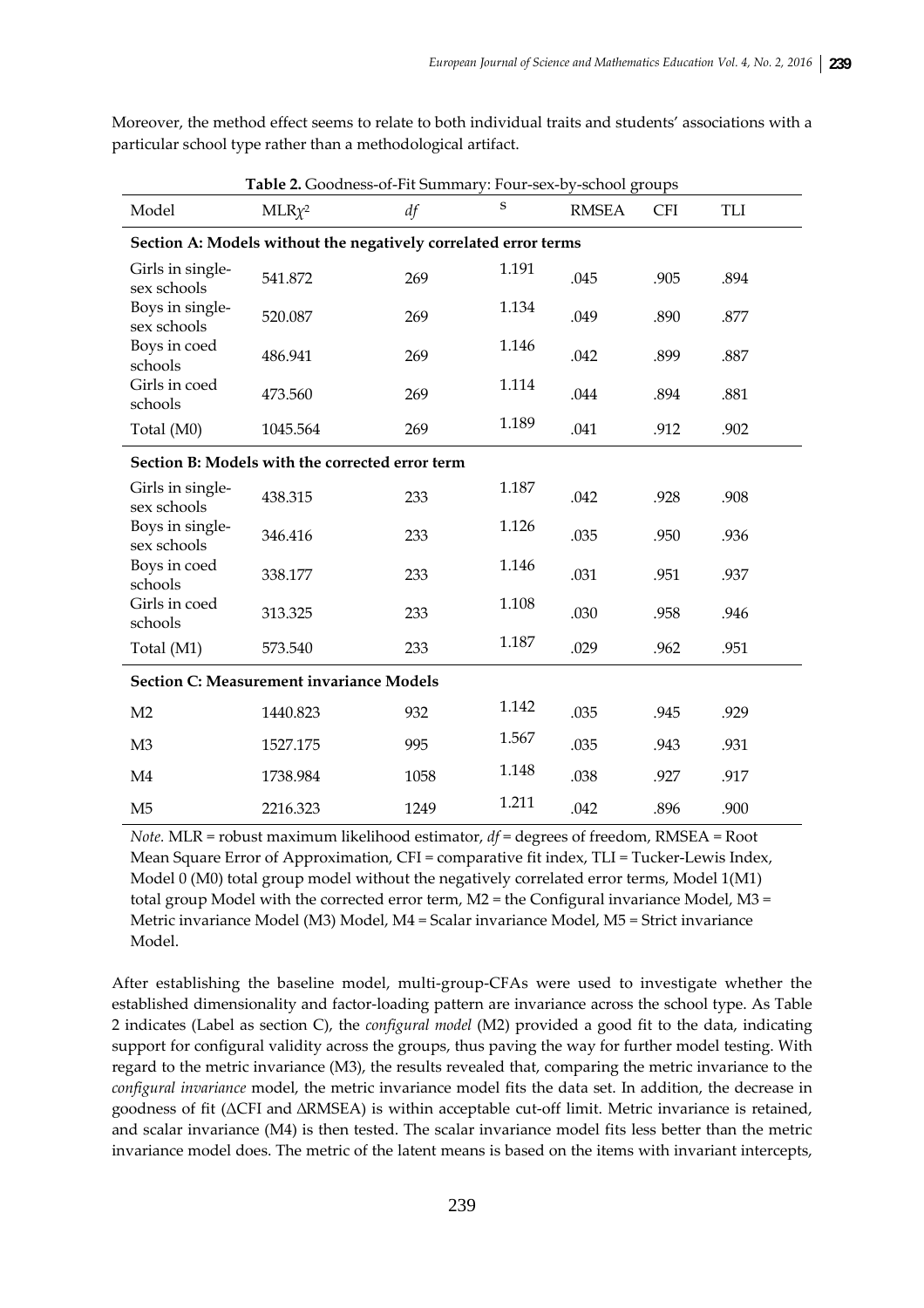as such our results suggest that it is not reasonable to compare mean differences between the groups for these factors. Another approach is needed, the alignment optimization method as discuss above. We finally tested the strict measurement invariance. In addition to the normal condition for testing strict measurement invariance, the error covariance associated to negatively worded items were also restricted to be equal across the groups. The strict invariance model (M5) fit poorer. The finding is consistent with our earlier argument that substantial *method effects* were found to be associated with the negatively worded item. Moreover, the *method effect* was strongest in the single‐sex schools. The finding support earlier argument that the negative item effect was substantially lower for girls in single‐sex schools. The findings may be an indication of a limited individual differences, substantial error of measurement, and students' responding to the negatively worded items differently in the single-sex schools. However, one most important finding was that the structure of VOM (metric invariance) was similar across schools.

#### *Latent mean differences*

Using the fixed multi‐group alignment optimization (the factor variance is fixed to zero and the factor mean is estimated) approach as discussed in section 3.3.2, the mean structure for the factor model across groups can be identified by fixing the factor mean to zero in one group and freely estimating the factor means in all other groups. In case these values are negative, we interpret them as indicating that the group being compared has lower latent mean values than the reference group and vice versa. For the logic of the mean differences, girls in single‐sex schools served as the reference group. As such, the latent means for the four constructs (self-concept, self-confidence, teacher quality, and family encouragement) were fixed at zero in the sample of girls in single‐sex schools. Thus, the size and direction of the differences in all four sets of latent mean differences were evaluated in relation to the constructs for the girls in single‐sex schools. For pairwise comparison, the fixed alignment method served to estimate groups that are significantly different from the others. Table 3 summarizes the findings drawn from all the pairwise models, and Figure 2 provides a graphical representation of the mean differences with respect to the reference group: girls in single‐sex schools. The fixed alignment optimization approach indicated that Item A27 on the *teacher quality* variate and items B10 and A22 on the *self‐concept* variates proved to be noninvariant. Detail analysis indicates that, for item A27 measurements invariance hold for boys in single‐sex and both sexes in coed schools but not for girls in single‐sex schools. For item B10 measurement invariance hold for girls in single‐sex schools and the two sexes in the coed schools. Measurement invariance holds for item A27 for girls in single‐sex and boys in single‐sex schools.

|                        |                                 |           |       | Groups with Significantly                            |  |  |
|------------------------|---------------------------------|-----------|-------|------------------------------------------------------|--|--|
| Ranking                | Group                           | Estimates | SЕ    | Smaller Factor Mean (5% significant level)           |  |  |
|                        | Mathematics self-concept        |           |       |                                                      |  |  |
| $\mathbf{1}$           | Boys in coed<br>schools         | 0.041     | 0.069 | Girls in coed schools                                |  |  |
| $\overline{2}$         | Girls in single-<br>sex schools | 0.000     |       | Girls in coed schools                                |  |  |
| 3                      | Boys in single-<br>sex schools  | $-0.015$  | 0.074 | Girls in coed schools                                |  |  |
| $\overline{4}$         | Girls in coed<br>schools        | $-0.227$  | 0.075 |                                                      |  |  |
| <b>Teacher Quality</b> |                                 |           |       |                                                      |  |  |
| $\mathbf{1}$           | Girls in single-<br>sex schools | 0.000     |       | Girls in coed schools, Boys in single-sex<br>schools |  |  |
| $\overline{2}$         | Boys in coed<br>schools         | $-0.167$  | 0.094 | Boys in single-sex schools                           |  |  |
| 3                      | Girls in coed<br>schools        | $-0.320$  | 0.098 | Boys in single-sex schools                           |  |  |

**Table 3**. Factor Mean Comparison in Descending Order: four School Groupings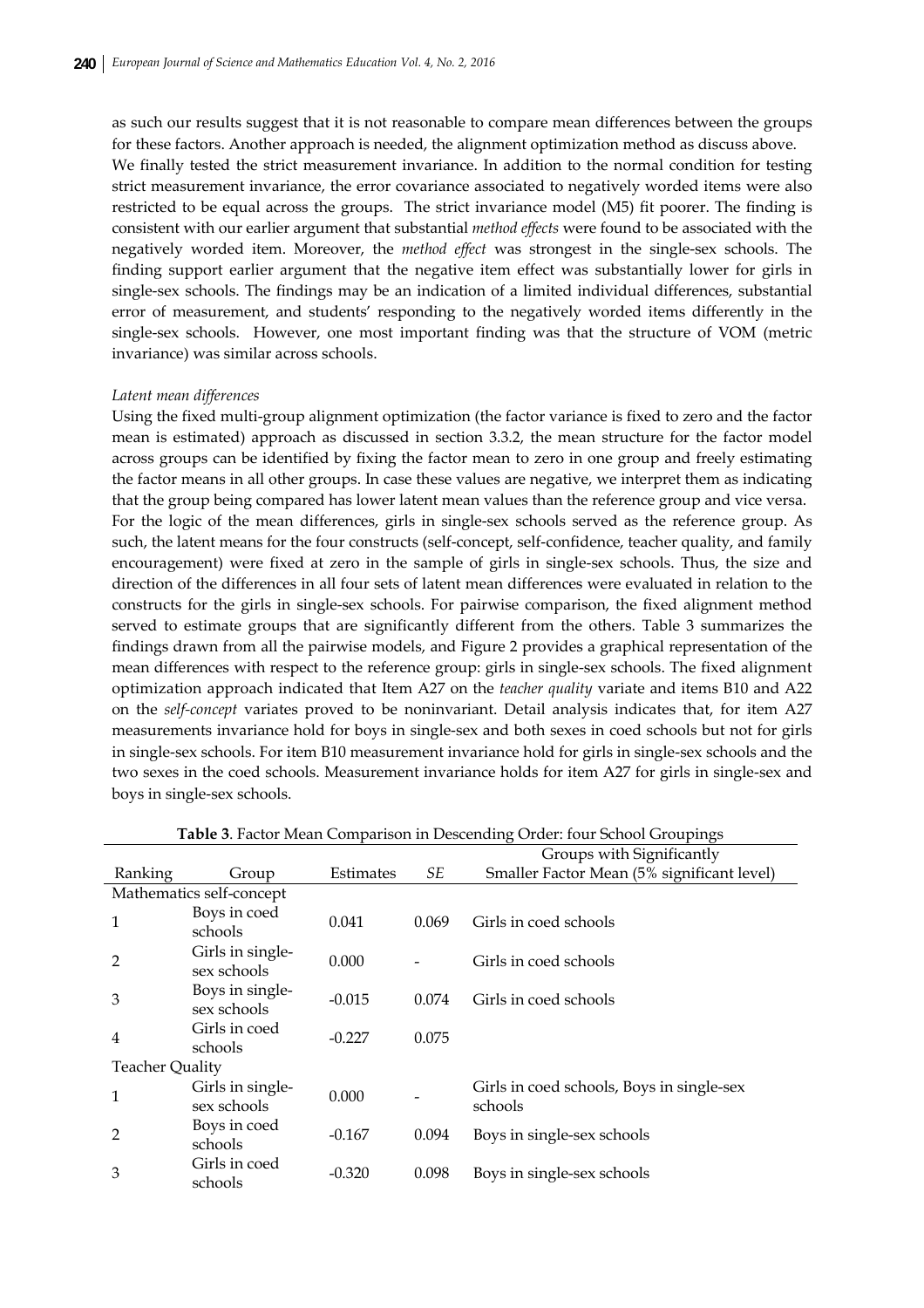| $\overline{4}$ | Boys in single-<br>sex schools  | $-0.608$ | 0.112 |                                                                            |
|----------------|---------------------------------|----------|-------|----------------------------------------------------------------------------|
|                | Family Encouragement            |          |       |                                                                            |
| $\mathbf{1}$   | Girls in single-<br>sex schools | 0.000    |       | Girls in coed schools, Boys in single-sex<br>schools, Boys in coed schools |
| $\overline{2}$ | Girls in coed<br>schools        | $-0.375$ | 0.114 |                                                                            |
| 3              | Boys in single-<br>sex schools  | $-0.390$ | 0.130 |                                                                            |
| $\overline{4}$ | Boys in coed<br>schools         | $-0.507$ | 0.120 |                                                                            |
|                | Mathematics self-confidence     |          |       |                                                                            |
| $\mathbf{1}$   | Girls in single-<br>sex schools | 0.000    |       | Boys in coed schools, Girls in coed schools,                               |
| $\overline{2}$ | Boys in single-<br>sex schools  | $-0.278$ | 0.127 |                                                                            |
| 3              | Girls in coed<br>schools        | $-0.381$ | 0.125 |                                                                            |
| $\overline{4}$ | Boys in coed<br>schools         | $-0.425$ | 0.124 |                                                                            |

*Note.* Reference group is girls in single-sex schools. For convenience seek, the factor means are ordered from high to low and groups that have factor means significantly different on the 5% level are shown. *SE* = standard errors.

*Self‐Concept:* a sex‐by‐school‐type comparison indicated that, the only statistically significant difference was between the two sexes in the coed schools. Girls in coed schools ranked the lowest, and boys in coed schools ranked the highest on mathematics self‐concept. Boys in single‐sex schools were not statistically different from girls in single‐sex schools.

*Teacher quality:* Girls in single‐sex schools had statistically significant higher *teacher quality* scores than did boys in single‐sex schools and girls in coed schools. In addition, the two sexes in the coed schools reported statistically significant higher *teacher quality* than did boys in single‐sex schools. The rankings indicated that boys in single‐sex schools reported the lowest *teacher quality*, with girls in single‐sex schools reporting the highest *teacher quality*.

*Family encouragement*: for this variate, girls in single-sex schools reported receiving statistically significant higher *family encouragement* than did boys in single‐sex schools, boys in coed schools, and girls in coed schools. The rankings indicated that students in single‐sex schools received more parental encouragement with their education than students in coed schools did. Boys in coed schools reported receiving the least *family encouragement.*

*Self‐confidence:* Girls in single‐sex schools have statistically significant higher mathematics *self‐ confidence* than did boys or girls in coed schools. Girls in single-sex schools reported the highest mathematics *self‐confidence*, whereas girls in coed schools reported the lowest mathematics *self‐ confidence.*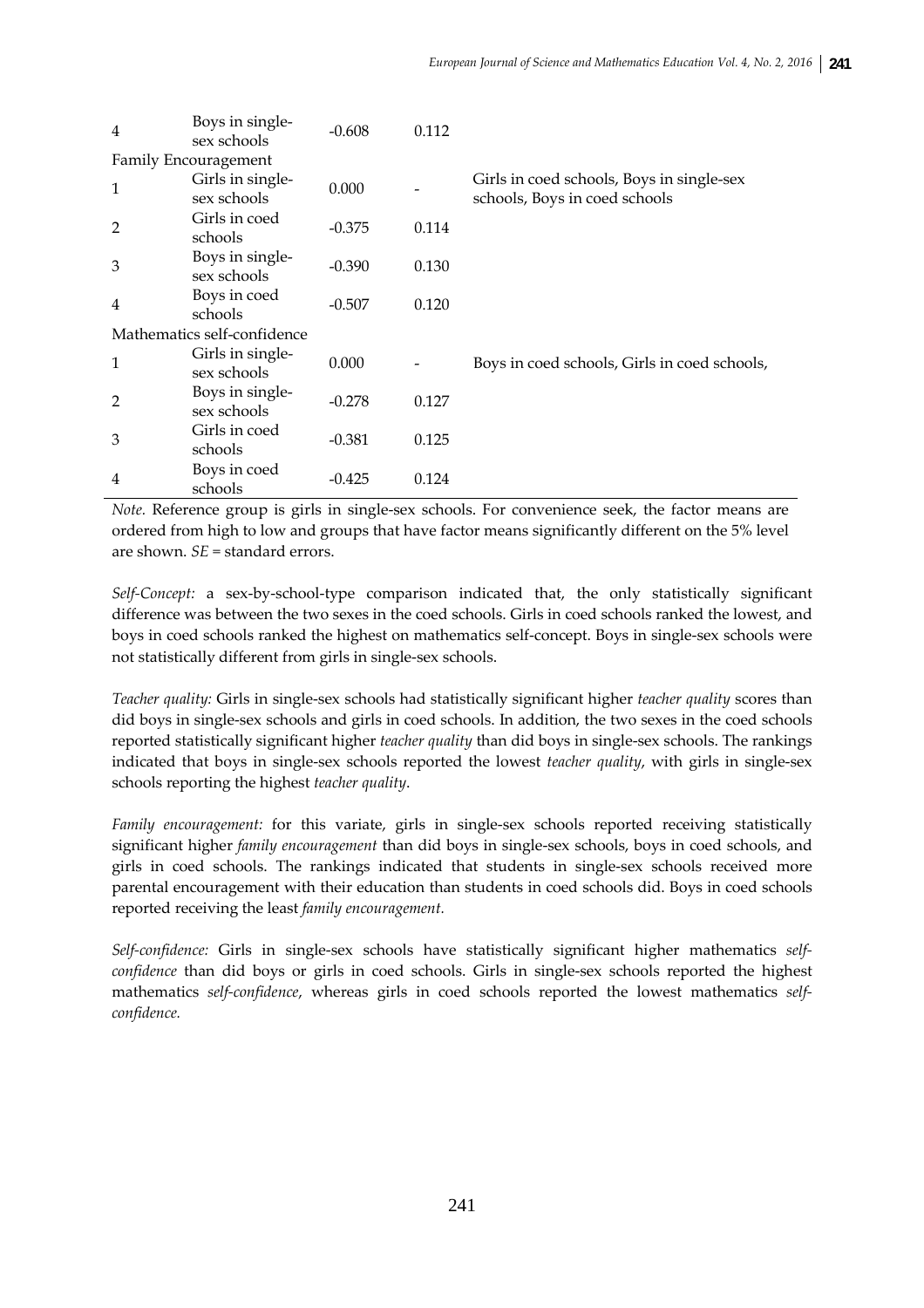

**Figure 2**. Latent mean differences across samples: School-type x Sex. Note: the reference group is girls in single-sex schools.

# *Correlational Analyses*

Comparison indicated a statistically significant relation (see Table 4) between all the variates for both boys and girls in coed schools and girls in single‐sex schools. For girls in coed schools, the statistically significant relationship was between .182‐.564; for boys in coed schools, the relations were between .269‐.677, and for girls in single‐sex schools, the relationship was between .176‐.437. For boys in single‐ sex schools, correlations were between .223‐.720. An interesting pattern emerged with respect to the most salient relationship. The most salient relationship within single-sex schools was between students' *self‐concept* and *teacher quality* (boys in single‐sex schools: *r* = .720; girls in single‐sex schools: *r* = .437), whilst the most salient relationships in the coed schools were between *self‐concept* and *self‐ confidence* (boys in coed schools:  $r = .677$ ; girls in coed schools:  $r = .564$ ). In all, the only nonsignificant relationship amongst boys in single‐sex schools was between family *encouragement* and student *self‐ confidence*.

The correlational analysis indicated that within the single-sex schools, the teacher is statistically significantly related to students' self-concept, especially for boys' single-sex schools. Amongst boys in coed schools, family encouragement proved to be highly statistically significantly related to students' self-belief, whereas in girls single-sex schools family encouragement is statistically significantly related to students' self‐confidence and the teacher quality is statistically significantly related to students' self‐concept. All school types showed a strong relationship between students' *self‐concept* and *self‐confidence.*

| <b>Table 4.</b> Correlational Analysis Summary of the VOM constructs |              |         |               |                    |  |  |  |
|----------------------------------------------------------------------|--------------|---------|---------------|--------------------|--|--|--|
|                                                                      | Mathematics  | Teacher | Family        | <b>Mathematics</b> |  |  |  |
| School type/Variates                                                 | self-concept | quality | encouragement | self-confidence    |  |  |  |
| Girls in single-sex schools                                          |              |         |               |                    |  |  |  |
| Mathematics self-concept                                             |              |         |               |                    |  |  |  |
| Teacher quality                                                      | $437***$     |         |               |                    |  |  |  |

**Table 4.** Correlational Analysis Summary of the VOM constructs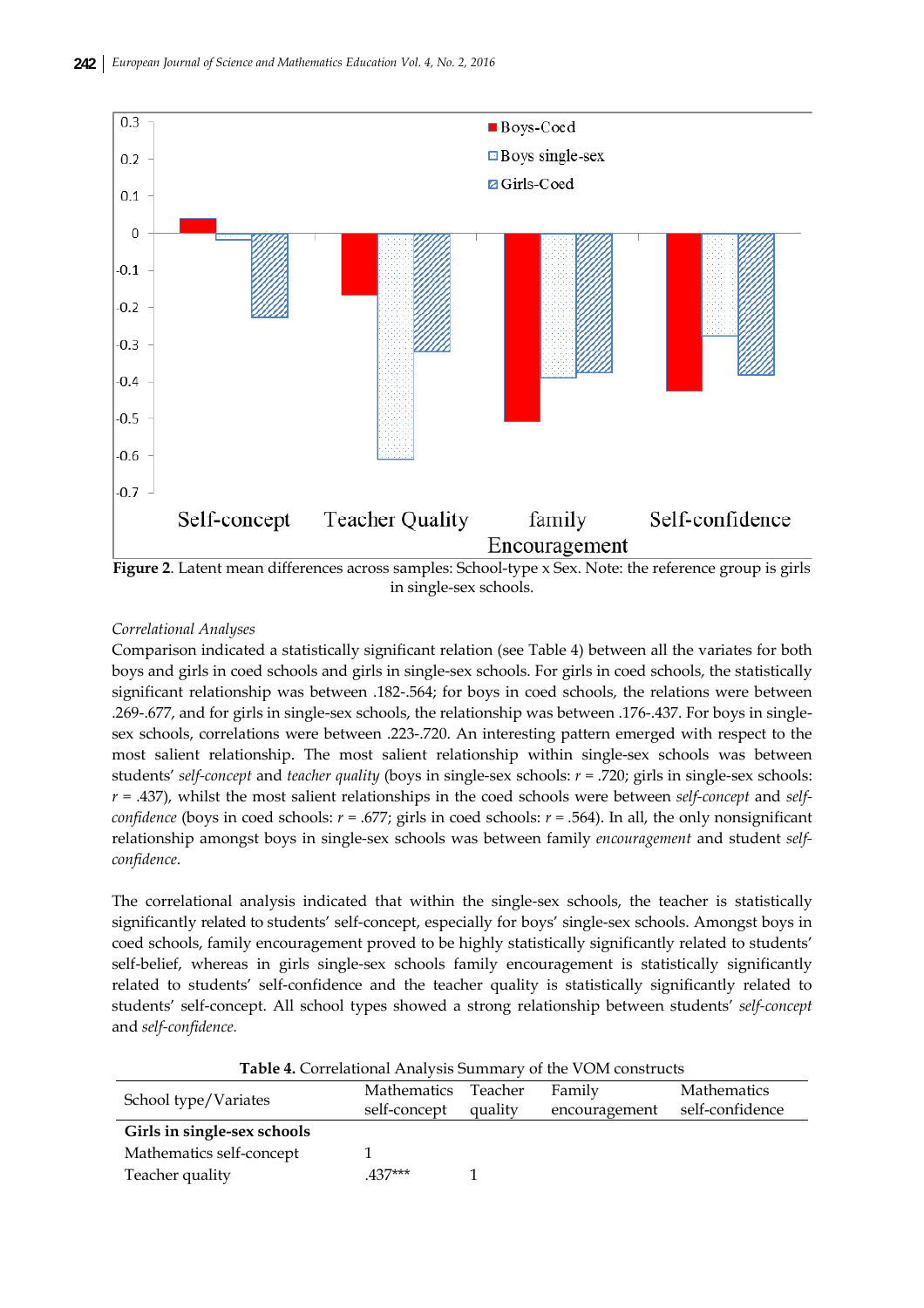| Family encouragement        | 279**     | $.186***$ | 1        |   |
|-----------------------------|-----------|-----------|----------|---|
| Mathematics self-confidence | .358***   | $.176**$  | $.258**$ | 1 |
| Boys in single-sex schools  |           |           |          |   |
| Mathematics self-concept    | 1         |           |          |   |
| Teacher quality             | 720***    | 1         |          |   |
| Family encouragement        | 290***    | $.258**$  | 1        |   |
| Mathematics self-confidence | .469***   | $.392**$  | .223     | 1 |
| Boys in coed schools        |           |           |          |   |
| Mathematics self-concept    | 1         |           |          |   |
| Teacher quality             | .331***   | 1         |          |   |
| Family encouragement        | .409***   | $.269**$  | 1        |   |
| Mathematics self-confidence | $.677***$ | $.298**$  | $.325**$ |   |
| Girls in coed schools       |           |           |          |   |
| Mathematics self-concept    | 1         |           |          |   |
| Teacher quality             | .336***   | 1         |          |   |
| Family encouragement        | .182*     | $.280**$  | 1        |   |
| Mathematics self-confidence | .564***   | $.287**$  | .434**   |   |

\*\*\*  $p < 0.001$ , \*\*  $p < 0.01$ , \*  $p < 0.05$ 

# **Discussion and Conclusion**

Our study is a substantive‐methodological synergy (Marsh and Hau 2007). It is of practical importance for research, theory and practice in single-sex-, coed-schools, and mathematics-related affect. We applied structural equation modeling to examine the factorial structure of students' views on mathematics as well as examining the psychometric properties of the construct. Further, the methodological focus address an important problem associated with negatively worded items in self‐ belief instruments. Ironically, the current study is also unique in the sense that it formally evaluated measurement invariance across the four school-types. After establishing a substantive multidimensional VOM measure, difference amongst the school-types on the VOM constructs were investigated across the four groups. In the following, we summarize and discuss results in more detail.

## *Validity and Reliability*

In line with our *a priori* prediction, there was substantial evidence of *method effect* with the negatively worded items. Without taking into account the *method effect* associated with the negatively worded items, the CFAs did not meaningfully fit the data. Controlling for the *method effect* resulted in substantive improvement and empirical support for the four *a priori* VOM constructs. The current study, as well as Schmitt and Allik (2005), find support for the effect of negatively worded items to correlates within different learning environments. Moreover, the current study as well as others in literature support the evidence that without accounting for effect of the negatively worded items can impair the reliability and validity of the measures (Magazine, Williams, & Williams, 1996; Schriesheim, Eisenbach, & Hill, 1991; Schriesheim & Hill, 1981; Urbán, Szigeti, Kökönyei, & Demetrovics, 2014).

Finally, it was notable that school-type whereby the *method effect* tend to very substantial reported lower math self-confidence, family encouragement and teacher quality. Thus, students' with high mathematics self‐confidence, high family encouragement and higher teacher quality are more likely to report their self-belief more accurately and not sensitive to item phrasing. Thus, the present study indicates that girls in single-sex schools are more likely to report their self-belief more accurately and are less sensitive to item phrasing. We conclude that, responses to the negatively worded items relate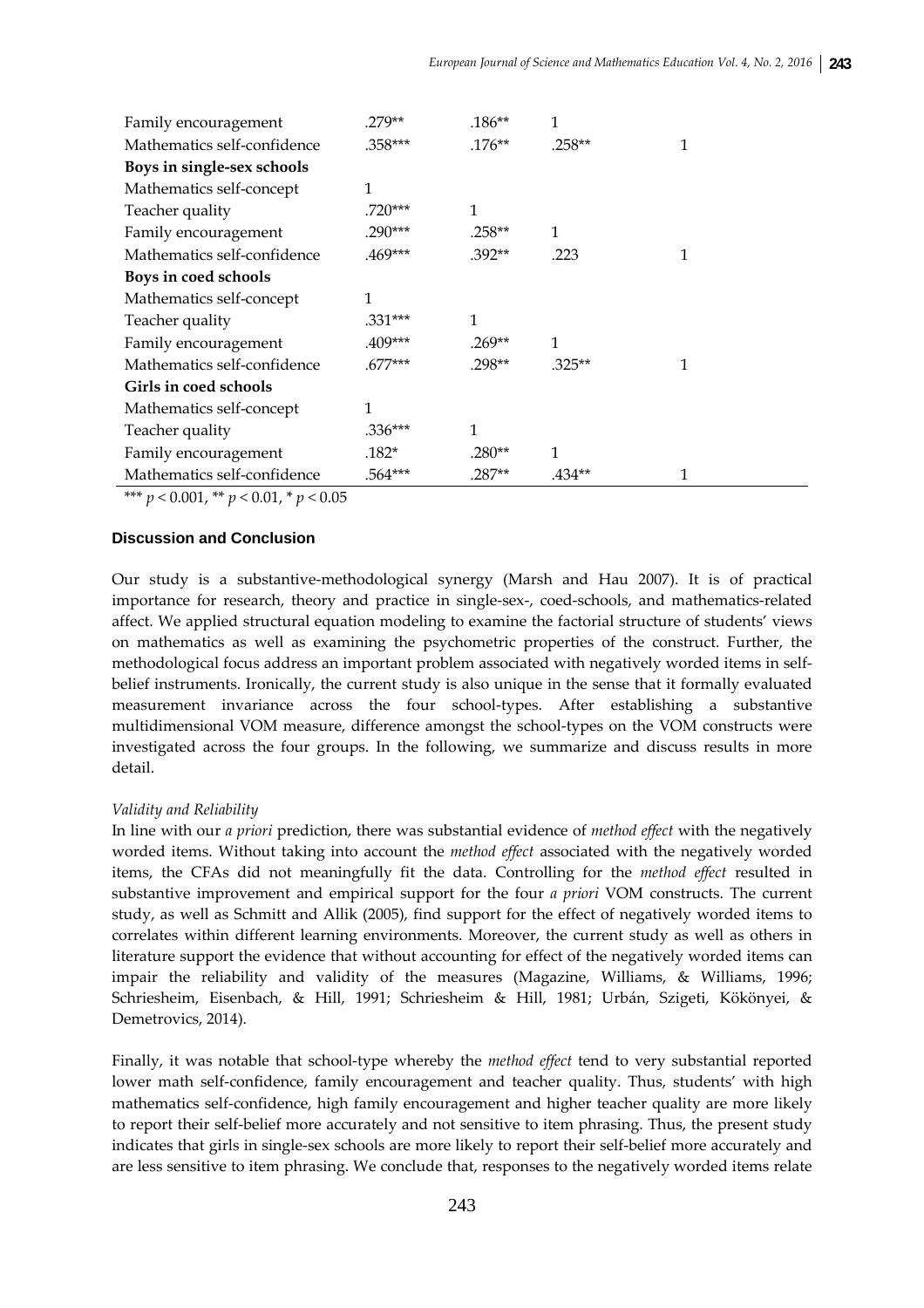to both individual traits and students' association with a particular school type rather than a methodological artefact.

The latent mean is normally tested with the assumption of scalar measurement invariance (equal factor loading and item intercept). This test was very important since it has not been performed for the students' school‐type with the VOM data. Although, there was support for the configural and the metric invariance models across the groups, there was no support for scalar invariance, which necessitated the use of the alignment optimization approach. Two items found to be approximately noinvariance were found within the *self‐concept* (item A22, and B10) construct and one item on the *teacher quality* (item A27) construct. These items were all negatively worded. The factor loading had good support despite substantive differences in reliability. This shows that the participants responded to the negatively worded items differently in each school-type. It also indicates a lack of support for strict measurement invariance.

## *Differences on the VOM Constructs*

The present study aimed to examine whether students views for learning mathematics differ in single-sex schools and those in coed schools. The results indicate that student views for learning mathematics within certain learning environments (e.g. single-sex and coed schools) are never identical. Summary findings indicate that **s**tudents tend to have positive self‐confidence and self‐ concepts if their parents and teachers offer support and encouragement. The present study clearly shows that students' perceptions of their own mathematics beliefs are both a function of school type (coed, single‐sex) and gender. A grouping summary indicated that students' in single‐sex schools show a pattern different from that of students' in coed schools. Moreover, our analyses show that single‐sex and coed schools are causally linked with students' views on mathematics. Boys in coed schools were statistically significantly different from girls in single‐sex schools in mathematics *self‐ confidence* and *family encouragement.* 

Moreover, boys in coed-schools were statistically significantly different from boys in single-sex schools and girls in coed schools on *teacher quality* and mathematics *self‐concept* respectively. Boys in single‐sex schools differed statistically significantly from girls in single‐sex schools on the *family encouragement* variate and differed statistically significantly from both girls in single-sex school and boys in coed schools on the *teacher quality* variate. Girls in coed schools differed statistically significantly from boys in coed schools, girls in single‐sex schools and boys in single‐sex schools on the mathematics *self‐concept* variate, as well as from girls in single‐sex schools on *teacher quality*, mathematics *self‐confidence* variate and *family encouragement* variates.

The results of statistically significant findings on mathematics self‐concepts amongst boys in coed school confirm earlier findings that indicate higher self-concepts among boys (Else-Quest et al. 2010; Marsh et al. 2013; McGraw et al. 2006; Sullivan 2009) and contradict studies that show no effect (e.g., Nagengast et al. 2013). Findings that indicates no statistically significant difference in school type attest to other studies (Brown & Ronau 2012; Nagengast et al. 2013; Signorella et al. 2013), but contradict findings that indicate higher mathematics self-concepts among girls in single-sex schools (Belcher et al. 2006; Marsh et al. 2013; Riordan 1990) and for boys in single‐sex schools (Githua and Mwangi 2003; Sullivan 2009).

Findings of reported high mathematics self‐confidence amongst girls in single‐sex schools confirm earlier studies (Belcher et al. 2006; Eshun 2004; Mallam 1993; Nyala 2010; Rowe 1988). These findings also support those other studies that have found no difference in boys and girls in single‐sex schools (Brown and Ronau 2012; Signorella et al. 2013) but contradict studies showing higher self‐confidence amongst boys in single‐sex schools (Githua and Mwangi 2003; Norton and Rennie 1998). The literature supports comparable levels of mathematics confidence among both sexes in coed schools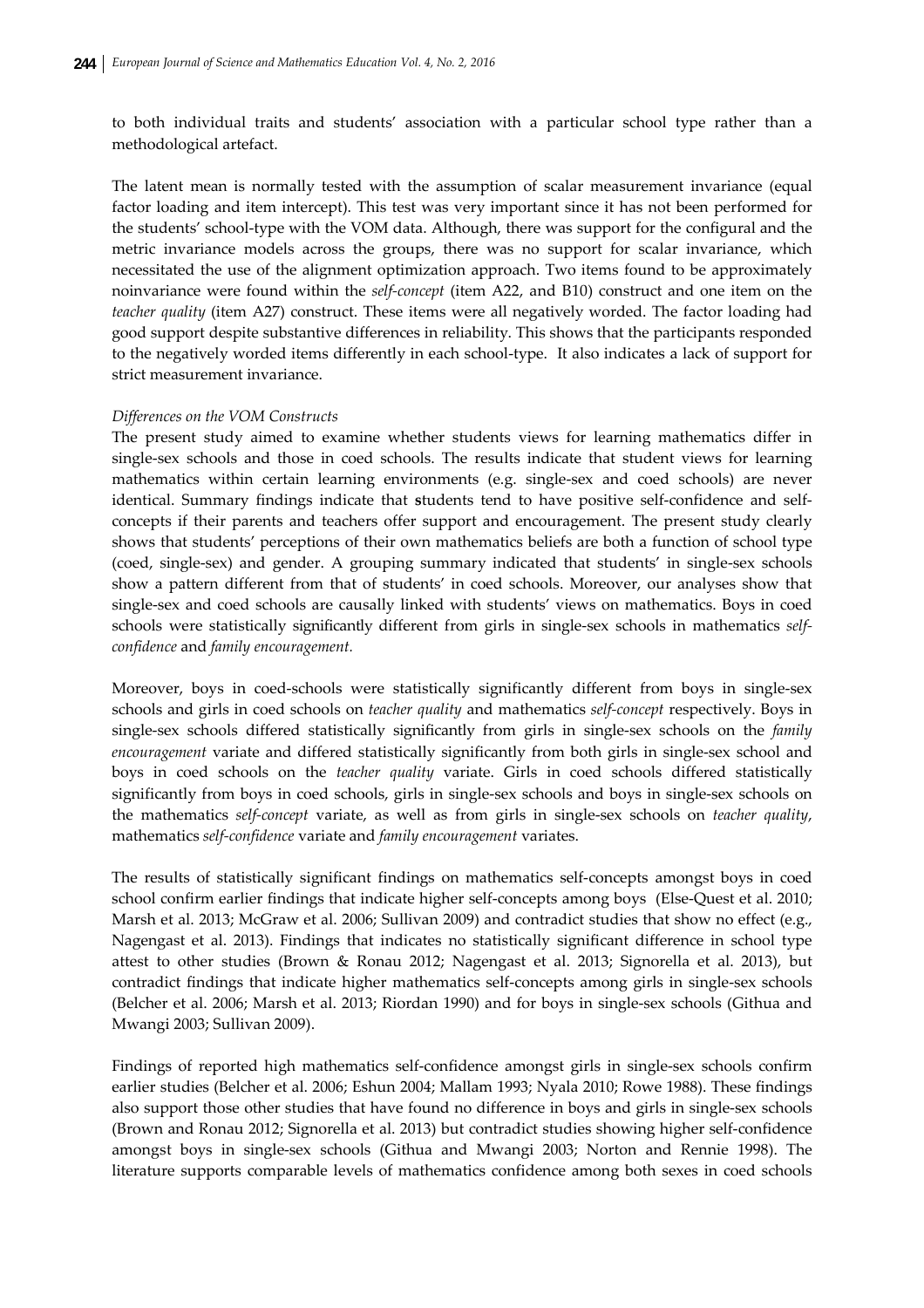(e.g., Norton and Rennie 1998) but does not support the findings of Asante (2012) and McGraw et al. (2006).

Commenting on the statistically significantly higher mathematics *self‐confidence* reported among single-sex schools, particularly among girl single-sex schools, one possible explanation may be that students in coed schools have much more freedom than students in single‐sex schools and that this lack of freedom compels students in single‐sex schools to focus more on academic work than do those in coed schools boosting their confidence level. Also, some of the schools from which the girls in single-sex schools were sampled are among the "high value" schools in Ghana, and the societal perception of an "excellent" student as one who attends one of those schools may have contributed to the students' high self‐confidence even though, boys in general exhibits higher mathematics affective dispositions than girls (e.g., McGraw et al. 2006). On the math confidence variate, this study confirms previous studies of some schools in Ghana (Eshun 2004; Nyala 2010).

The lack of statistically significant difference in mathematics *self‐concepts* between single‐sex schools, together with the statistically significantly higher mathematics *self‐confidence* amongst girls in single‐ sex and coed schools could be explained by well-established frames of reference effect based on selfbelief theory (e.g., Bong and Skaalvik 2003; Marsh et al. 2013). Self-belief theory also explains the statistically significant difference in mathematics *self‐concepts* between boys in coed and girls in coed schools. The frame of reference effect (e.g., Bong and Skaalvik 2003) is known to strongly influence self-belief (e.g. self-concept) so that comparisons of schools are unlikely to revealed individual student self-beliefs. For instance, the frame of reference of a student studying in a single-sex school will be specific to each gender in the same class. Thus, girls may rank their mathematics *self‐concept* lower if their comparison group is boys, but higher if their comparison group is other girls.

If we use gender stereotype threat theory (Steele 1997), which states that gender stereotype roles (e.g. mathematics is a male subject) can affect a member of a group targeted by and can lead to that group reporting a lower self‐concept or lower self‐confidence when reporting their mathematics self‐beliefs. In most instances, the gender stereotype roles trigger what Steele (1997) terms "*inferiority anxiety"*. For instance, once the rumor that mathematics is a male subject becomes active in the classroom, it induces "*internalized inferiority anxiety"* that, in turn, leads to a lower sense of the self (self‐ confidence/self‐concept) , lower motivation and lower achievement [*ibid.*].

The lower reported statistically significant *self‐concept* and *self‐confidence* of girls in coed schools and their general rankings not only support the gender stereotype threat theory, but also the same theory is supported when viewed at the school level. Girls in single-sex schools reported mathematics selfconfidence which was higher than that of girls in coed schools. Moreover, if you compare girls in single-sex schools and boys in single-sex schools on the students' self-confidence and self-concept based on the rankings, the "*inferiority anxiety"* or the gender stereotype threat is reverse in favor of girls in single‐sex schools. This indicates that in the Ghanaian school settings, the "*inferiority anxiety"* or the gender stereotype threat is lower for girls in single‐sex schools than for boys in single‐sex schools. Summary findings indicates that, sex role identity played a significant role in developing one's mathematics self‐concept, whilst school‐type rather than individual traits played a significant role in the development of mathematics *self‐confidence*. This study concludes that self‐concept is gender specific.

With regard to the *teacher quality* variate, the findings showed differences in single-sex schools, and the rankings show no clear influence of school type or student gender. Non-significant difference existed for the *teacher quality* variate between girls and boys in coed schools, suggesting that gender do not influence teacher‐students interaction in the coed schools. The lack of statistically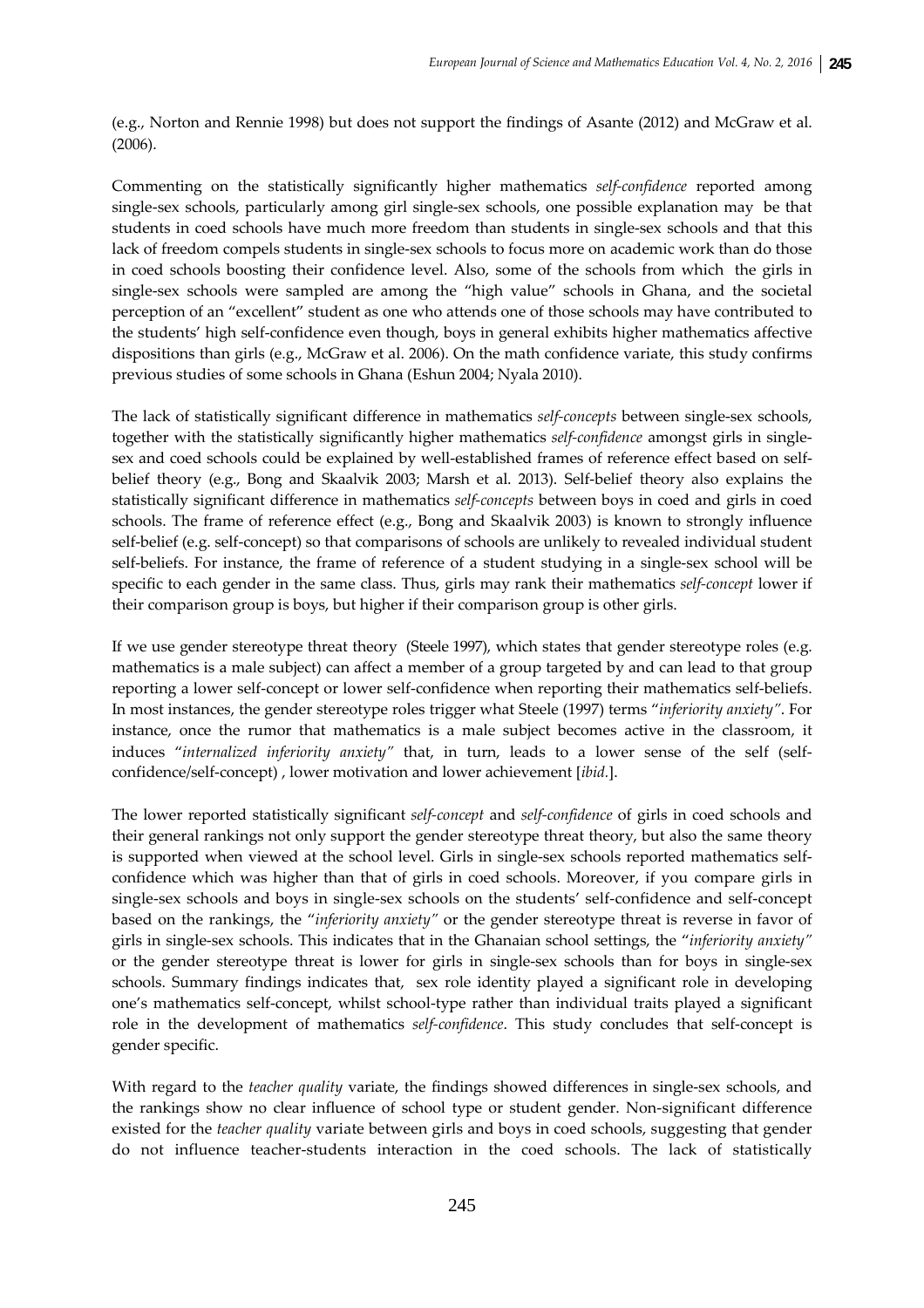significantly difference in *teacher quality* between boys and girls in coed schools contradicts the findings of other studies (e.g., J. Hughes & Kwok, 2007). Moreover, the high reported statistically significant teacher quality amongst girls in single-sex schools confirms other studies (e.g., Rennie and Parker 1997). Other findings indicated that the differences in sex and school type in teacher‐ student interactions in Ghana were more complex. Our findings were consistent with the results of other studies (Baker 2006; J. Hughes & Kwok 2007; J. N. Hughes et al. 2012). Because of the complexity of the relations in this study, one could argue, as in Canada and Pringles (1995), that the social context inside and outside the classroom influences the students' interactions with the teacher. Boys and girls are treated differently, but school‐type and sex may be only two of several factors that define differential treatments. These findings are similar to that of a meta‐analytic study by Jones and Dindia (2004), which found a similar complex structure.

Moreover, the complexity of the student-teacher relationship is based on the fact that, at this level of students' education, interaction with teachers is multi‐dimensional due to the subject‐teacher approach at this level, and in some cases, students move between classrooms for other lessons. Contact between teachers then becomes limited, and distrust between teachers and students can grow if the students feel that they are not moving towards similar goals as their teachers (Mihalas et al. 2009). A look at the outcome on the *teacher quality* variate indicates that single‐sex schools are very demanding in *teacher quality,* especially of boys in single‐sex schools.

Girls in singles‐sex and girls in coed schools reported higher *family encouragement* than do boys in single-sex and boys in coed schools respectively. These findings support others in the literature (Hoover‐Dempsey and Sander 1995; Jacobs and Bleeker 2004; Nyala 2010). The lack of statistically significant difference in *family encouragement* between boys and girls in coed schools contradicts the findings of other studies (Gunderson et al. 2012; Jacobs and Bleeker 2004). Girls in single‐sex schools reported both higher *teacher quality* and *family encouragement* that together with the correlational analysis (Table 4) indicated a similar pattern of support from both teachers and parents amongst girls in single‐sex schools. One possible explanation may be that, parents and teachers' perceptions that girls in single‐sex schools needed more help in this area. This interpretation supports others' findings (Hoover‐Dempsey and Sander 1995; Jacobs and Bleeker 2004) that parents and teachers are more likely to become involved in activities with their children/students if they believe that their children/students need help. This unsolicited support that girls received may indicate that they actually need help and may negatively affect their self‐perceptions (Bhanot 2005; Gunderson et al. 2012). The finding also endorses the parental stereotype that mathematics is difficult for girls (e.g., Gunderson et al. 2012). A close look at the rankings also shows a clear institutional gender bias on the part of teachers and parents in support of girls in single‐sex schools and a gender bias in the coed schools, where boys receive the least family and teacher support.

Although we found that girls in single sex and coed schools are the main recipients of total support (e.g. teacher and parents), this finding should not be exaggerated. Other factors, such as social factors outside the classroom, may have influenced the outcome of this study. The interactive model of Deaux and Major (1987) could serve to explore the richness and diversity of the social interactive process between teachers, parents and the students in classrooms in Ghana (Jones & Dindia, 2004). The Deaux and Major's interactive approach model of sex and gender differences acknowledges the importance of cognitive and cultural influences on sex roles suggesting that more immediate factors, such as expectations and situational pressures, as well as social and cultural patterns of discrimination, shape school and gender‐ related behavior. In fact, these factors may be responsible for the diverse research findings. At the center of this approach are the perceiver (the teacher, the parent) and the receiver (the student), who enters the school with gender-related schemas. Once a gender schema is activated in a perceiver, this schema as well as the perceiver's goals for the interaction will channel the perceiver's behavior toward the target (student). The relationship or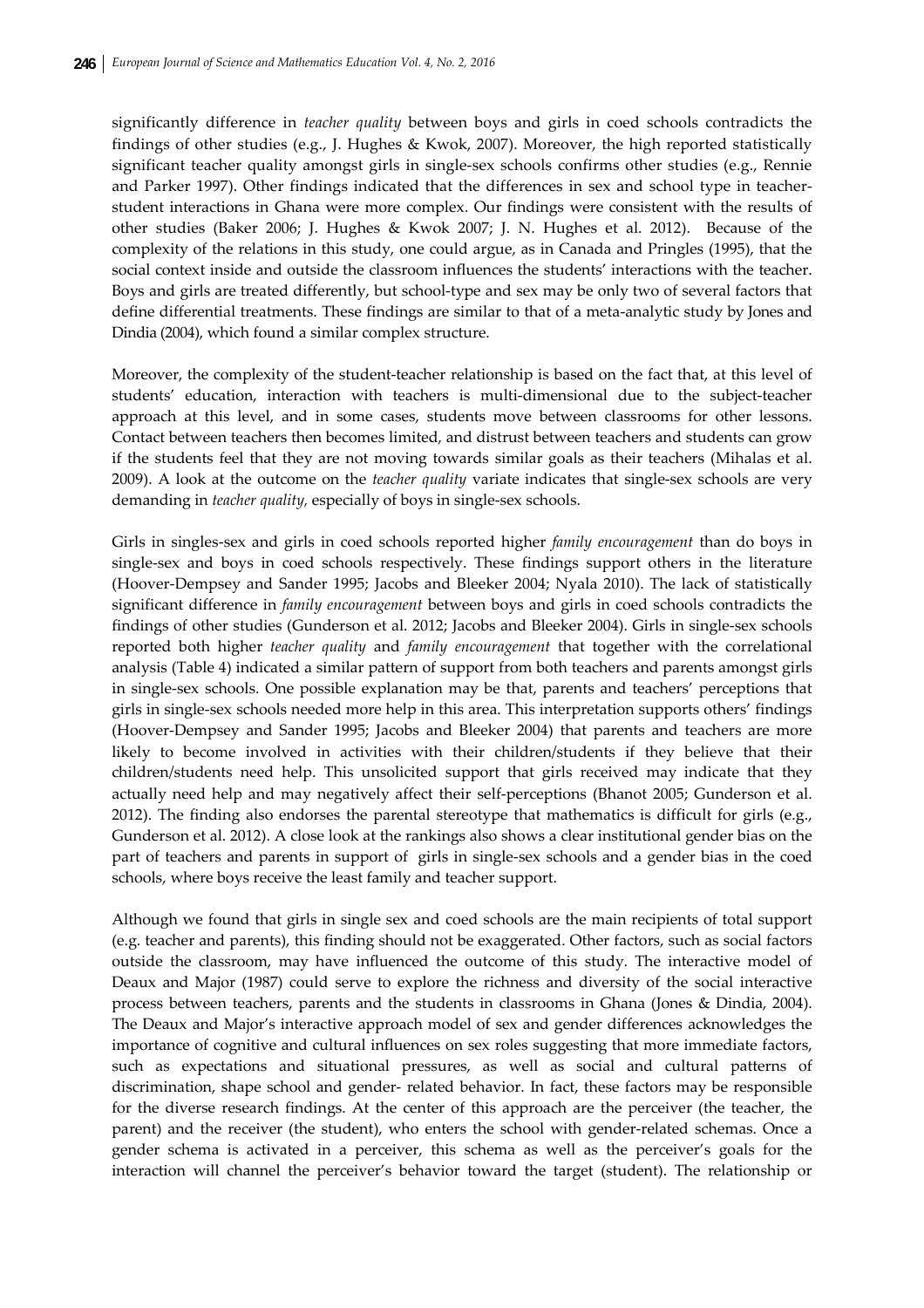interaction between these variates is viewed as process-oriented and ongoing, and occurs in an environment that makes school and sex-related issues more or less salient (Jones and Dindia 2004).

## *Limitations and recommendation*

The present study has many limitations that make generalizations beyond this homogeneous sample difficult. First, we could not randomly assign the participants to single-sex or coed schools. Enrollment in single‐sex schools are voluntary in Ghana, as such a truly randomized designs are impossible to implement in the current study. Nonetheless, the weakness of non-random assignment have been addressed via the methodological procedures applied in this study. Second, we could not control for students' prior achievement, socio‐economic status, ethnic background, homogeneity in the school types and family background. We did not measure these variables, so their impacts are unknown; as other studies (e.g., Marsh, 1989; Nagengast et al., 2013) have shown they may exert a greater influence on the variates.

We also could not determine whether these affective construct are formed early in the students' school cycle and whether they remain constant or diminish throughout secondary schooling. A longitudinal study will be needed to solve this paradox. Another limitation of this study was that all the data were self-reports and thus subject to social desirability biases.

In Ghana, some single‐sex and coed schools tend to be highly selective with respect to students and teachers. As such, it is impossible to rule out other factors accounting for group differences other than group composition between students. The selection bias occurs prior to enrolment in those schools. Moreover, the main reason behind the selection bias is prior academic achievement and, in some cases, "*protocol admission"* and "*whom you know*" (Agyeman 2013). However, differences in cultural values and norms may limit the generalizability of these findings to Ghana. While some consider the provision of single‐sex schools over coed schools as a means of addressing issues of gender equity, particularly for girls (e.g., Pollard 1999), others have injected a note of caution, stating that it is not the single‐sex context *per se* which is significant but factors such as student ability, class size, socioeconomic status, school type (private vs. public), selection bias, school characteristics (e.g., size, organizational structures), effective teaching, committed and well‐trained teachers, and a strong academic focus are very important (Jackson and Smith 2000; Marsh and Rowe 1996; Nagengast et al. 2013).

The empirical findings from this study of single-sex and coed schools will assist teachers and policymakers in providing both boys and girls the best instruction in mathematics teaching and learning. If subsequent research supports the positive findings of this study and concludes that these findings are intrinsic to single‐sex or coed schooling, then policy makers should find ways to preserve existing single‐sex schools and, if possible, encourage their development in areas where the option does not currently exist.

Clearly, the VOM constructs studied have proved to be very important for students' adjustment to school and life in general. These findings have uncovered a fascinating relationship between these constructs, which are known to affect students' achievement. Policies that will boost math confidence amongst girls in coed schools should be instituted to help bridge the gap. Nevertheless, the strength of this study could have been stronger had controls for background variables such as achievement, students attitudes towards mathematics, socioeconomic background, and parental involvement prior to secondary school entry (junior secondary school) been available.

Summary recommendations based on the correlation findings and the mean comparison revealed strong support for single‐sex schools. The present study indicates that parents should enroll their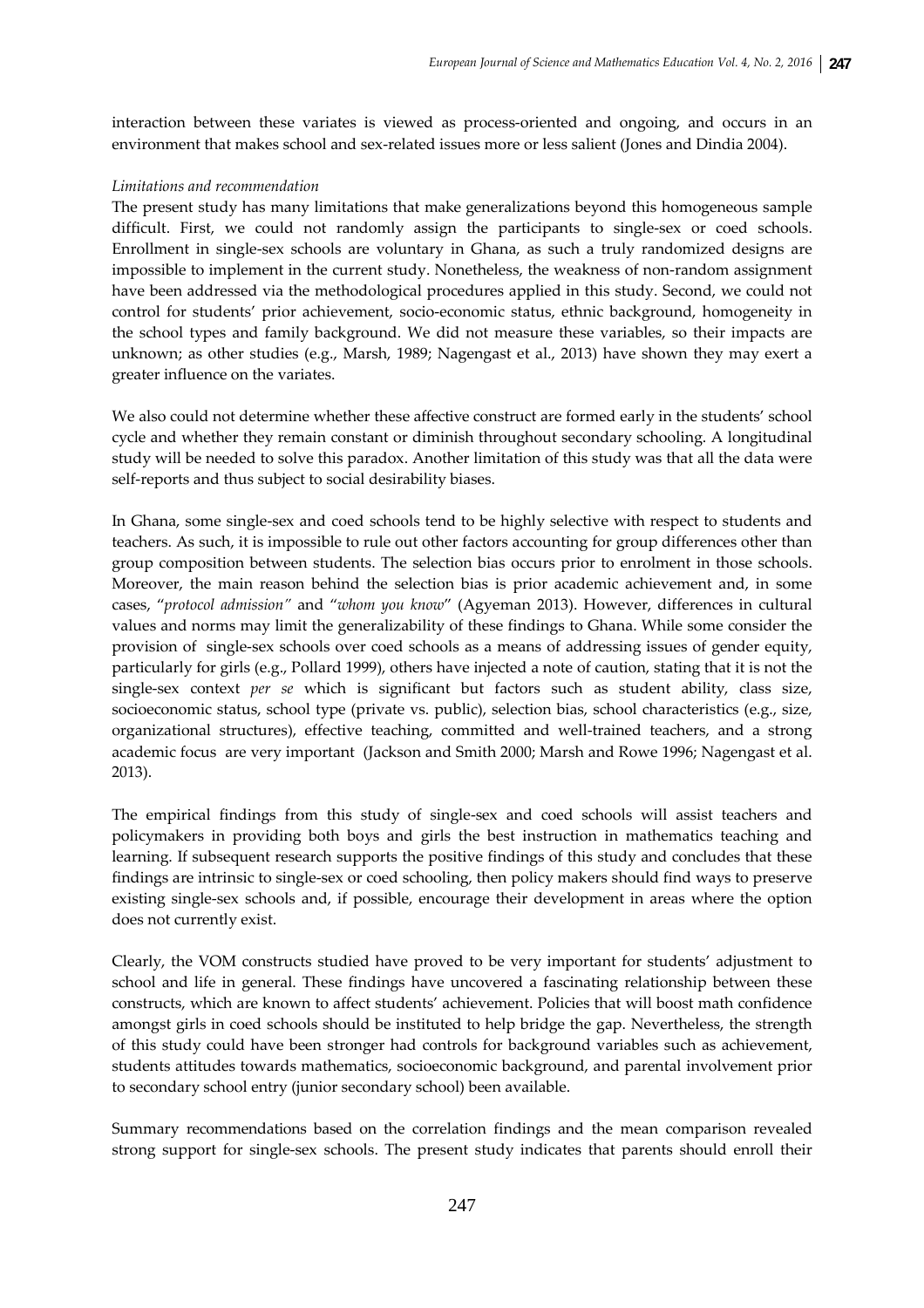children in either single‐sex or in coed schools with considerable support. With that in mind, we also suggest that schools should initiate policies to increase the effectiveness of parental involvement by implementing interventions that target parents.

#### **References**

Agyeman, N. K. (2013). No more protocol admissions– minister. *Graphic Online*. Retrieved August 22, 2013, from http://graphic.com.gh/news/general‐news/7585‐no‐more‐protocol‐admissions‐education‐minister.html

- Allison, P. D. (2001). Missing data (Sage University Papers Series on Quantitative Applications in the Social Sciences, vol 136). Thousand Oaks, CA: Sage.
- Asante, K. O. (2012). Secondary studentsʹ attitudes towards mathematics. *Ife Psychologia*, *20*(1), 121‐133.
- Asparouhov, T., & Muthén, B. (2014). Multiple‐group factor analysis alignment. *Structural Equation Modeling, 21*(4), 495–508. doi:10.1080/10705511.2014.919210.
- Baker, D. P. (1995). The effects of sex‐grouped schooling on achievement: The role of national context. *Comparative Education Review, 39*(4), 468‐482.
- Baker, J. A. (2006). Contributions of teacher–child relationships to positive school adjustment during elementary school. *Journal of School Psychology, 44*(3), 211‐229.
- Belcher, C., Frey, A., & Yankeelov, P. (2006). The effects of single-sex classrooms on classroom environment, self-esteem, and standardized test scores. *School Social Work Journal, 31*(1), 61‐75.
- Bhanot, R. (2005). Do parentsʹ academic gender stereotypes influence whether they intrude on their childrenʹs homework? *Sex Roles, 52*(9), 597‐607.
- Bigler, R. S., & Signorella, M. L. (2011). Single‐sex education: New perspectives and evidence on a continuing controversy. *Sex Roles, 65*(9‐10), 659‐669.
- Bong, M., & Skaalvik, E. M. (2003). Academic self‐concept and self‐efficacy: How different are they really? *Educational Psychology Review, 15*(1), 1‐40.
- Brown, S. L., & Ronau, R. R. (2012). Students' perceptions of single-gender science and mathematics classroom experiences. *School Science and Mathematics, 112*(2), 66‐87.
- Brown, T. A. (2006). *Confirmatory factor analysis for applied research*. New York: Guilford Press.
- Canada, K., & Pringle, R. (1995). The role of gender in college classroom interactions: A social context approach. *Sociology of Education, 68*(3), 161‐186.
- Chen, F. F. (2007). Sensitivity of goodness of fit indexes to lack of measurement invariance. *Structural Equation Modeling, 14*(3), 464‐504.
- Cheung, G. W., & Rensvold, R. B. (2002). Evaluating goodness‐of‐fit indexes for testing measurement invariance. *Structural Equation Modeling, 9*(2), 233‐255.
- Deaux, K., & Major, B. (1987). Putting gender into context: An interactive model of gender‐related behavior. *Psychological Review, 94*(3), 369.
- Distefano, C., & Motl, R. W. (2009). Methodological artifact or substance? Examinations of wording effects associated with negatively worded items. In T. Teo, & M. S. Khine (Eds.), *Structural equation modeling in educational research: Concepts and applications* (pp. 59‐77). Boston: Sense Publishers.
- Durost, R. A. (1996). Single sex math classes: What and for whom? One schoolʹs experiences. *NASSP Bulletin, 80*(577), 27‐31.
- Else-Quest, N. M., Hyde, J. S., & Linn, M. C. (2010). Cross-national patterns of gender differences in mathematics: A metaanalysis. Psychological Bulletin, 136(1), 103.
- Enders, C.K. (2010). Applied missing data analysis. New York: Guilford Press.
- Epstein, J. L. (2010). School/ family/ community partnerships: Caring for the children we share. Phi Delta Kappan, 92(3), 81‐96.
- Eshun, B. A. (2004). Sex-differences in attitude of students towards mathematics in secondary schools. Mathematics Connection, 4, 1‐13.
- Fan, W. (2012). Robust means modeling: An alternative for hypothesis testing of independent means under variance heterogeneity and nonnormality. Journal of Educational and Behavioral Statistics, 37(1), 137.
- Fan, X., & Chen, M. (2001). Parental involvement and studentsʹ academic achievement: A meta‐analysis. Educational Psychology Review, 13(1), 1‐22.
- Furrer, C., & Skinner, E. (2003). Sense of relatedness as a factor in children's academic engagement and performance. Journal of Educational Psychology, 95(1), 148.
- Githua, B. N., & Mwangi, J. G. (2003). Students' mathematics self‐concept and motivation to learn mathematics: Relationship and gender differences among Kenya's secondary‐school students in Nairobi and rift valley provinces. International Journal of Educational Development, 23(5), 487‐499.
- Green, S. B., & Thompson, M. S. (2012). A flexible structural equation modeling approach for analyzing means. In R. H. Hoyle (Ed.), *Handbook of structural equation modeling* (pp. 392‐416). New York: The Guilford Press.
- Gunderson, E. A., Ramirez, G., Levine, S. C., & Beilock, S. L. (2012). The role of parents and teachers in the development of gender‐related math attitudes. *Sex Roles, 66*(3‐4), 153‐166.
- Hayes, A. R., Pahlke, E. E., & Bigler, R. S. (2011). The efficacy of single-sex education: Testing for selection and peer quality effects. *Sex Roles, 65*(9‐10), 693‐703.
- Hayes, A. R., Pahlke, E. E., & Bigler, R. S. (2011). The efficacy of single‐sex education: Testing for selection and peer quality effects. *Sex Roles, 65*(9‐10), 693‐703.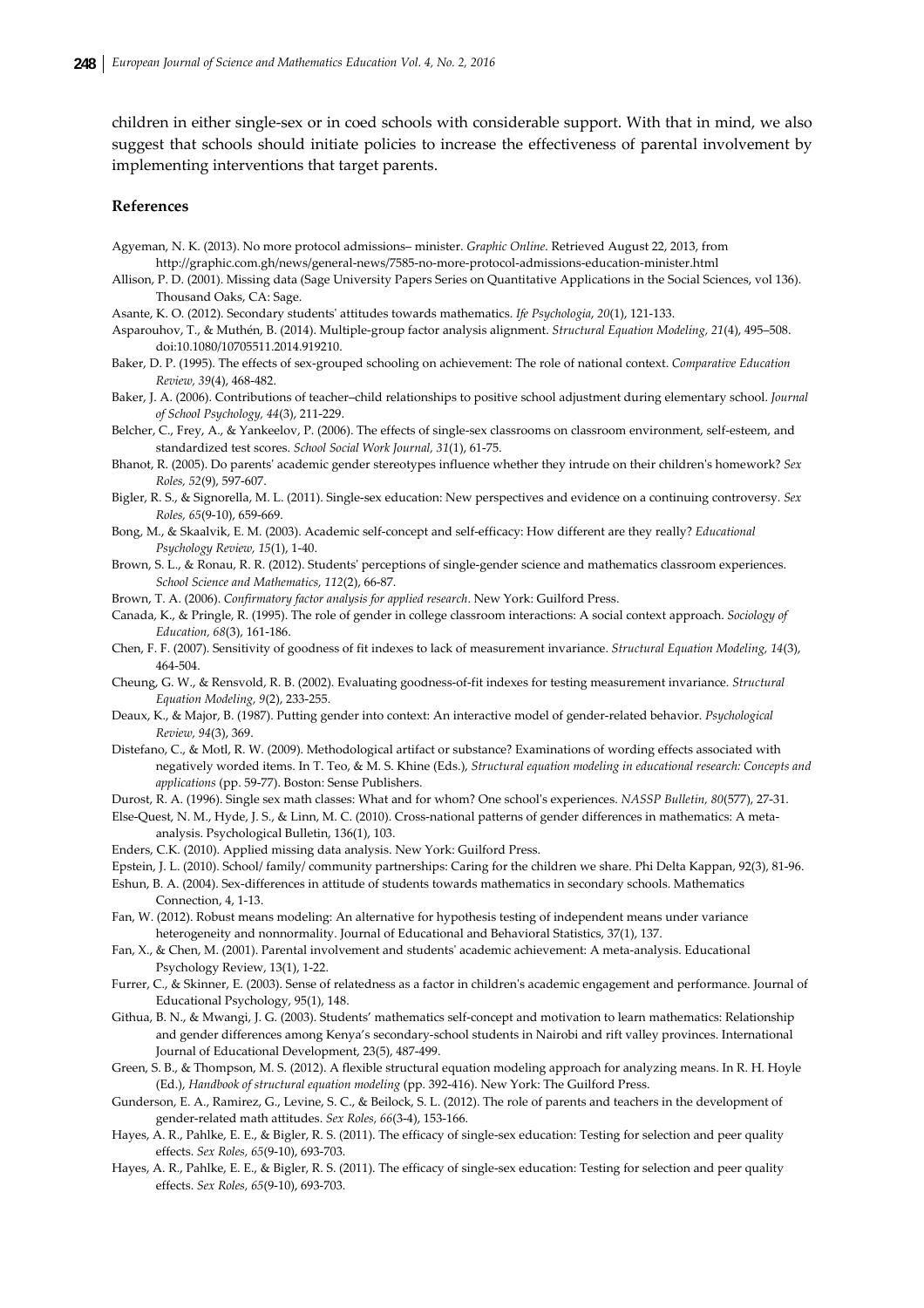Hoover‐Dempsey, K., & Sander, H. (1995). Parental involvement in childrenʹs education: Why does it make a difference? *The Teachers College Record, 97*(2), 310‐331.

- Horan, P. M., DiStefano, C., & Motl, R. W. (2003). Wording effects in self‐esteem scales: Methodological artifact or response style? *Structural Equation Modeling, 10*(3), 435‐455
- Hughes, J. N., Wu, J., Kwok, O., Villarreal, V., & Johnson, A. Y. (2012). Indirect effects of child reports of teacher–student relationship on achievement. *Journal of Educational Psychology, 104*(2), 350‐365.
- Hughes, J., & Kwok, O. (2007). Influence of student-teacher and parent-teacher relationships on lower achieving readers' engagement and achievement in the primary grades. Journal of *Educational Psychology, 99*(1), 39‐51.
- Jackson, C., & Smith, I. D. (2000). Poles apart? An exploration of single‐sex and mixed‐sex educational environments in Australia and England. *Educational Studies, 26*(4), 409‐422.
- Jacobs, J. E., & Bleeker, M. M. (2004). Girlsʹ and boysʹ developing interests in math and science: Do parents matter? *New Directions for Child and Adolescent Development, 2004*(106), 5‐21.
- Jones, S. M., & Dindia, K. (2004). A meta‐analytic perspective on sex equity in the classroom. *Review of Educational Research, 74*(4), 443‐471.
- Kaplan, D. (1999). An extension of the propensity score adjustment method for the analysis of group differences in MIMIC models. *Multivariate Behavioral Research, 34*(4), 467.
- Kelly, A. (1988). Gender differences in teacher‐pupil interactions: A meta‐analytic review. *Research in Education, 39*(1), 1‐23.
- Kim, D. H., & Law, H. (2012). Gender gap in maths test scores in South Korea and Hong Kong: Role of family background and single-sex schooling. International Journal of Educational Development, 32(1), 92-103.
- Kim, D. H., & Law, H. (2012). Gender gap in maths test scores in South Korea and Hong Kong: Role of family background and single-sex schooling. International Journal of Educational Development, 32(1), 92-103.
- Kunter, M., Tsai, Y., Klusmann, U., Brunner, M., Krauss, S., & Baumert, J. (2008). Students' and mathematics teachers' perceptions of teacher enthusiasm and instruction. Learning and Instruction, 18(5), 468‐482.
- Lee, V. E., & Bryk, A. S. (1986). Effects of single-sex secondary schools on student achievement and attitudes. Journal of Educational Psychology, 78(5), 381.
- Mael, F. A. (1998). Single‐sex and coeducational schooling: Relationships to socioemotional and academic development. Review of Educational Research, 68(2), 101‐129.
- Mael, F., Alonso, A., Gibson, D., Rogers, K., Smith, M. & American Institutes for Research (2005). Single-sex versus coeducational schooling: A systematic review. doc# 2005‐01. US Department of Education.
- Magazine, S. L., Williams, L. J., & Williams, M. L. (1996). A confirmatory factor analysis examination of reverse coding effects in MEYER and ALLEN'S affective and continuance commitment scales. Educational and Psychological Measurement, 56(2), 241–250.
- Mallam, W. A. (1993). Impact of school-type and sex of the teacher on female students' attitudes toward mathematics in Nigerian secondary schools. Educational Studies in Mathematics, 24(2), 223‐229.
- Marsh, H. W. (1989). Effects of attending single-sex and coeducational high schools on achievement, attitudes, behaviors, and sex differences. Journal of Educational Psychology, 81(1), 70.
- Marsh, H. W. (1989). Effects of attending single-sex and coeducational high schools on achievement, attitudes, behaviors, and sex differences. Journal of Educational Psychology, 81(1), 70.
- Marsh, H. W. (1991). Public, catholic single‐sex, and catholic coeducational high schools: Their effects on achievement, affect, and behaviors. *American Journal of Education, 99*(3), 320‐356.
- Marsh, H. W. (1994). Using the national longitudinal study of 1988 to evaluate theoretical models of self-concept: The selfdescription questionnaire. *Journal of Educational Psychology, 86*(3), 439.
- Marsh, H. W. (1996). Positive and negative global self‐esteem: A substantively meaningful distinction or artifactors? *Journal of personality and social psychology*, *70*(4), 810. doi:10.1037/0022‐3514.70.4.810.
- Marsh, H. W., Abduljabbar, A. S., Abu-Hilal, M. M., Morin, A. J., Abdelfattah, F., Leung, K. C., . . . Parker, P. (2013). Factorial, convergent, and discriminant validity of TIMSS math and science motivation measures: A comparison of Arab and Anglo‐Saxon countries. *Journal of Educational Psychology*, 105(1), 108‐128. Doi: 10.1037/a0029907.
- Marsh, H. W., & Hau, K.‐T. (2007). Applications of latent‐variable models in educational psychology: The need for methodological‐substantive synergies. *Contemporary Educational Psychology, 32*, 151–170. doi:10.1016/j.cedpsych.2006.10.008.
- Marsh, H. W., & Rowe, K. J. (1996). The effects of single-sex and mixed-sex mathematics classes within a coeducational school: A reanalysis and comment. *Australian Journal of Education, 40*(2), 147‐161.
- Mayer A, Nagengast B, Fletcher J, & Steyer R. (2014). Analyzing average and conditional effects with multigroup multilevel structural equation models. *Frontiers in Psychology,* doi:10.3389/fpsyg.2014.00304
- McGraw, R., Lubienski, S. T., & Strutchens, M. E. (2006). A closer look at gender in NAEP mathematics achievement and affect data: Intersections with achievement, race/ethnicity, and socioeconomic status. *Journal for Research in Mathematics Education*, 37(2), 129‐150.
- Mihalas, S., Morse, W. C., Allsopp, D. H., & McHatton, P. A. (2009). Cultivating caring relationships between teachers and secondary students with emotional and behavioral disorders implications for research and practice. *Remedial and Special Education, 30*(2), 108‐125.
- Muthén, B., & Asparouhov, T. (2013). New methods for the study of measurement invariance with many groups. Alignment: A new multiple‐group CFA method. Retrieved from http://www.statmodel.com/Alignment.shtml.
- Muthén, L. K., & Muthén, B. O. (1998‐2012). *Mplus user's guide* (7th Ed.). Los Angeles, CA: Muthén & Muthén.